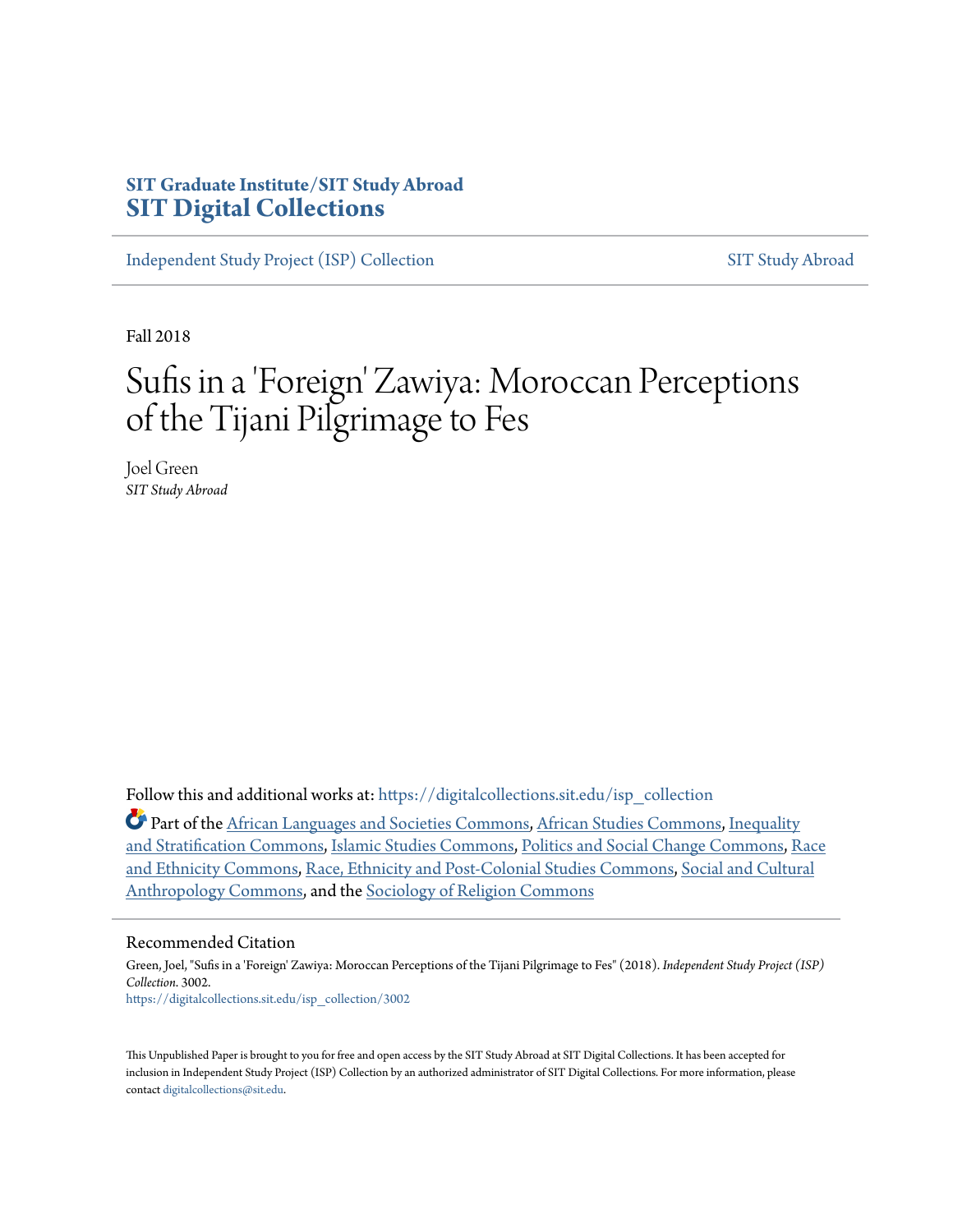Sufis in a 'Foreign' Zawiya: Moroccan Perceptions of the Tijani Pilgrimage to Fes

Joel Green Elon University Religious Studies Location of Primary Study: Fes, Morocco

Academic Director: Taieb Belghazi Research Mentor: Khalid Saqi Submitted in partial fulfillment of the requirement for MOR, SIT Abroad, Fall 2018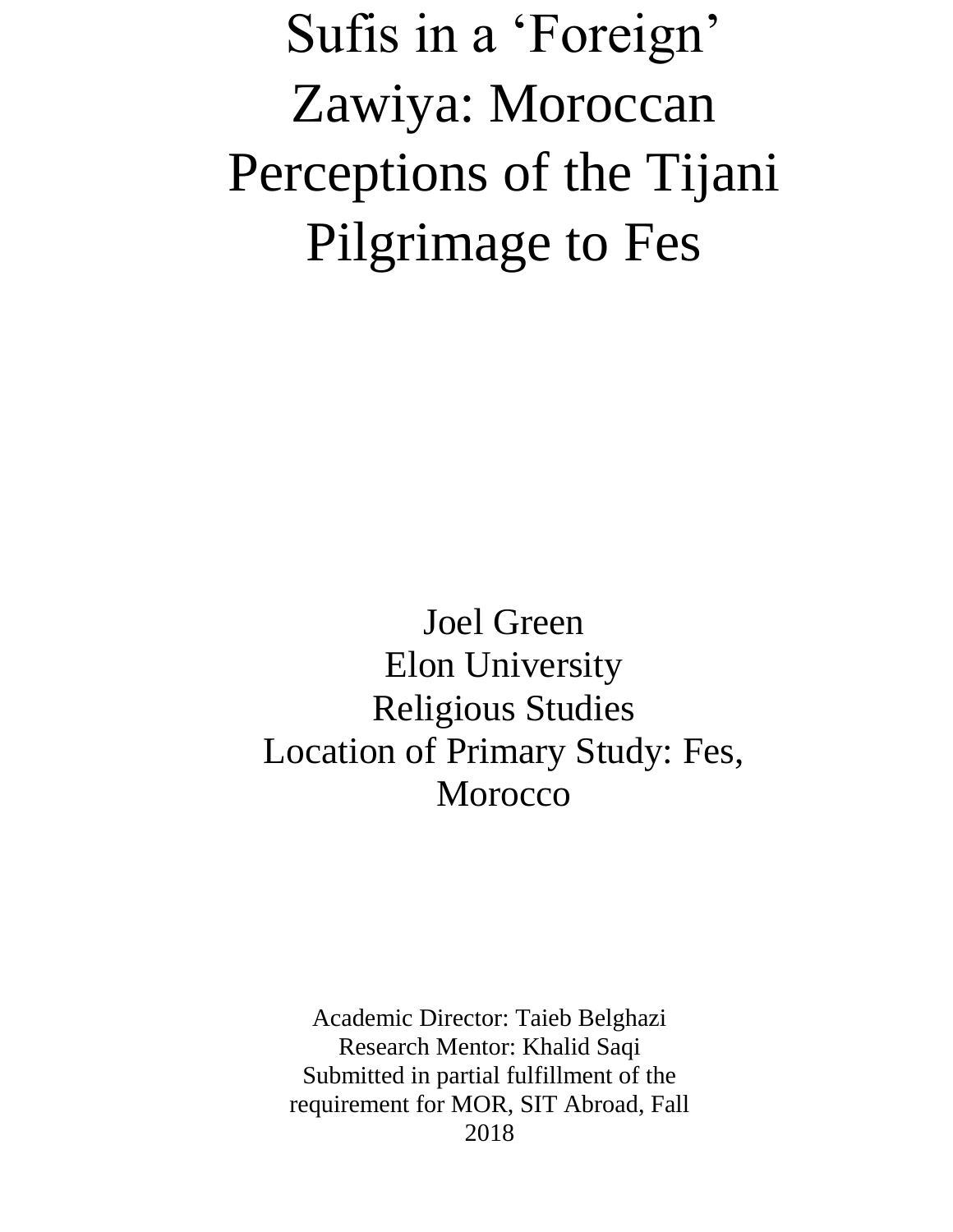# **Table of Contents**

| Warm Economic Relationships with the Tijaniyya ---------------------------------- 13 |
|--------------------------------------------------------------------------------------|
|                                                                                      |
|                                                                                      |
|                                                                                      |
|                                                                                      |
|                                                                                      |
|                                                                                      |
|                                                                                      |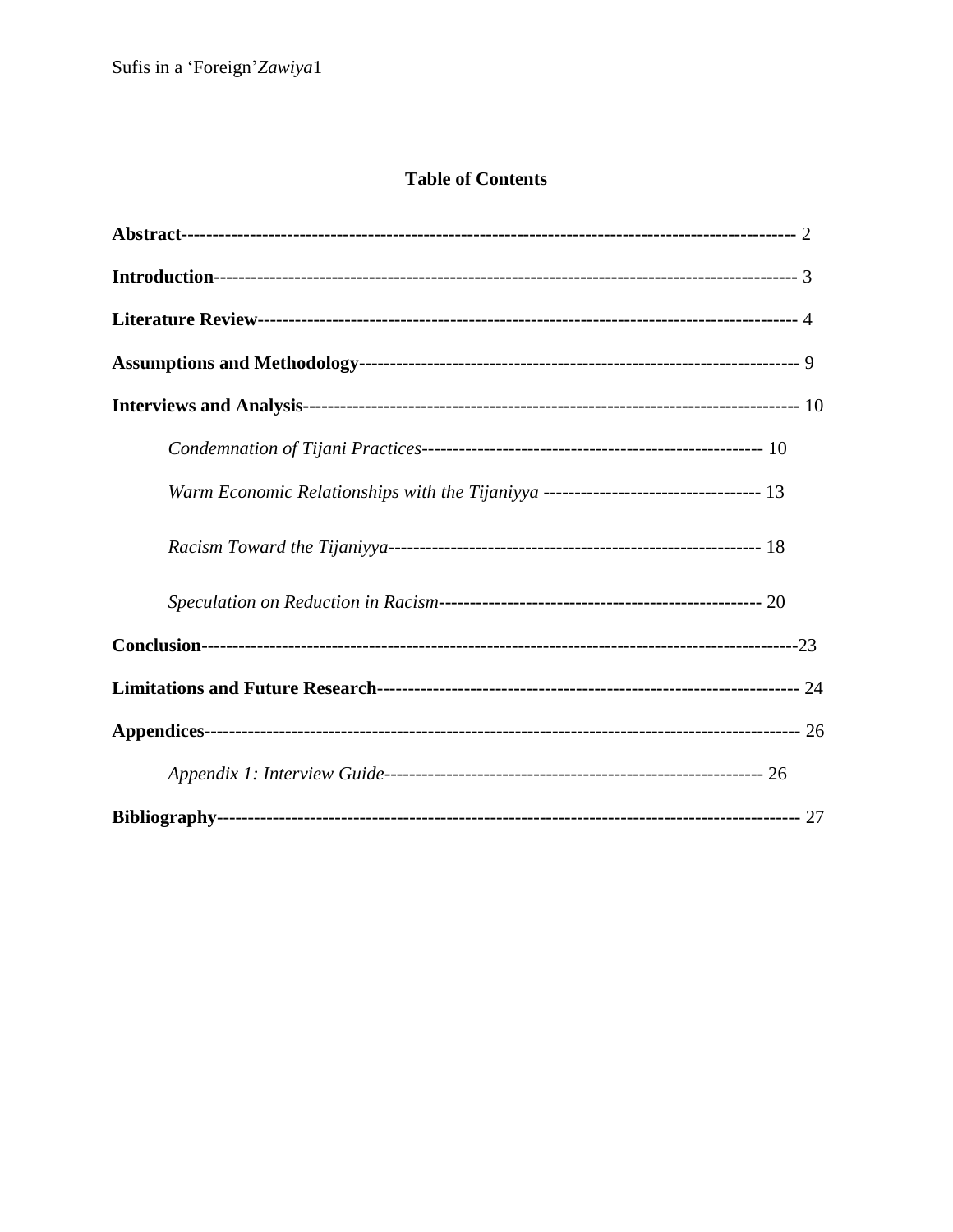#### **Abstract**

The purpose of this ISP is to investigate Moroccan perceptions of sub-Saharan members of the Tijaniyya during the completion of their religious pilgrimage to Fes. The relationship between Moroccans andTijani pilgrims is particularly complex as it occurs at an intersection of various identities, most prominently including race, religion, class and nationality. This project focuses on Moroccans who work in the area surrounding the shrine of Ahmed al-Tijani and either market their business towards Tijani pilgrims or frequently serve Tijani pilgrims as customers. In the course of interviews with five Moroccans, three major themes emerged: 1. Condemnation of Tijani religious practice. 2. Warm economic relationships with the Tijaniyya and 3. Racism towards the Tijani manifestedas assumptions about their socio-economic status. This project will also demonstrate the ways in which these themes represent larger discourses within Morocco, especially in regards to race and racism. Finally, this project will offer speculation regarding the reasons why racism does not openly operate in interactions between Moroccans and sub-SaharanTijanis by offering explanations based on their religious and economic connections.

## *Keywords: Tijaniyya, Sufism, racism, Fes*

## **Acknowledgements**

I would first like to thank my translator, Farouk Elmaarouf, for helping me conduct my interviews in exchange for only a cup of coffee. I would also like to thank all of my interviewees for participating in this project, especially Professor Sadik Rddad, as he provided the last bits of information I needed to tie the whole thing together. Additionally, I would like to thank Taieb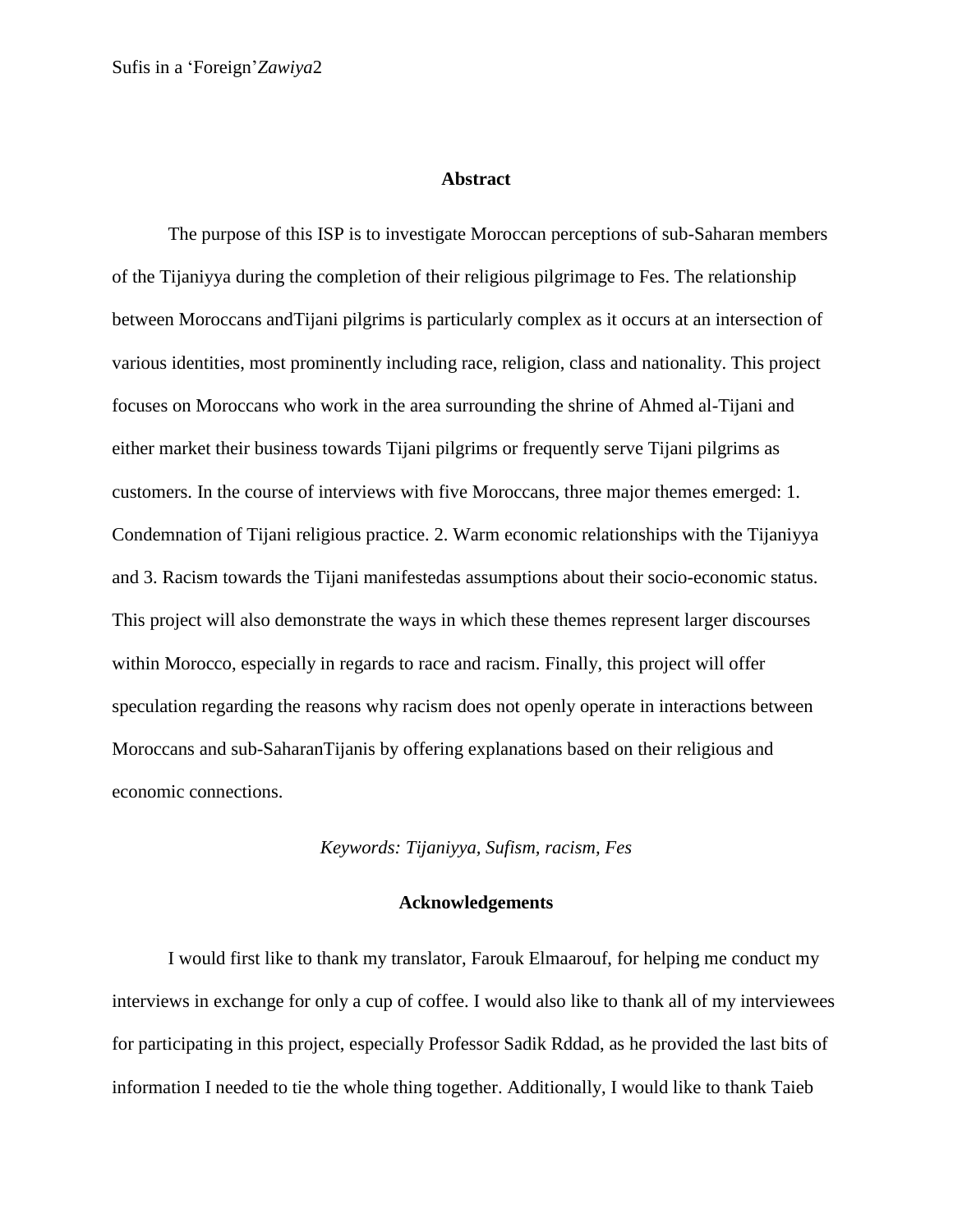Belghazi for his kindness and dedication throughout the semester, and all of his help preparing me to embark upon his project, as well as Dr. Ariela Marcus-Sells for providing me guidance from abroad on this project and others. Finally, I would like to thank my friends and family at home, who made it possible for me to come to Morocco in the first place.

## **Introduction**

The *Tijaniyya*Sufi order has always transcended national borders. Their founder, Ahmed al-Tijani, was born in Algeria but died in Morocco. In Fes, where he spent his final days, his followers ultimately built a*zawiya,* or shrine in his honor. Today, the Tijaniyya are the largest religious group in Senegal, and the order has spread throughout the entirety of West Africa and through much of the rest of the world. A common *Tijani* practice is to make pilgrimage to Fes, in order the visit the *zawiya*of Ahmed al-Tijani, a journey that produces myriad cultural collisions throughout its course. Interactions between Moroccans and Tijanipilgrims are colored by a confluence of several identities, including nationality, religion and race. In conducting this research project, I sought to determine the ways in which Moroccans perceive and treat Tijani pilgrims during their pilgrimage to Fes. Based on the research I conducted before undertaking this project, I anticipated that race would be the primary influence on interactions between Moroccans working near the *Zawiya* and sub-Saharan Tijani pilgrims, given that this is historically the most volatile of the identities in question. In reality, I found that Moroccans living near the *zawiya* of Ahmed al-Tijani in Fes have an overwhelmingly positive view of the pilgrims. In conducting interviews with five Moroccans working in businesses located near the *zawiya* or explicitly market towards Tijani pilgrims, I found that three major themes emerged: 1. Condemnation of Tijani religious practice. 2. Warm economic relationships with the Tijaniyya 3. Racism towards the Tijanimanifested as assumptions about their socio-economic status. In what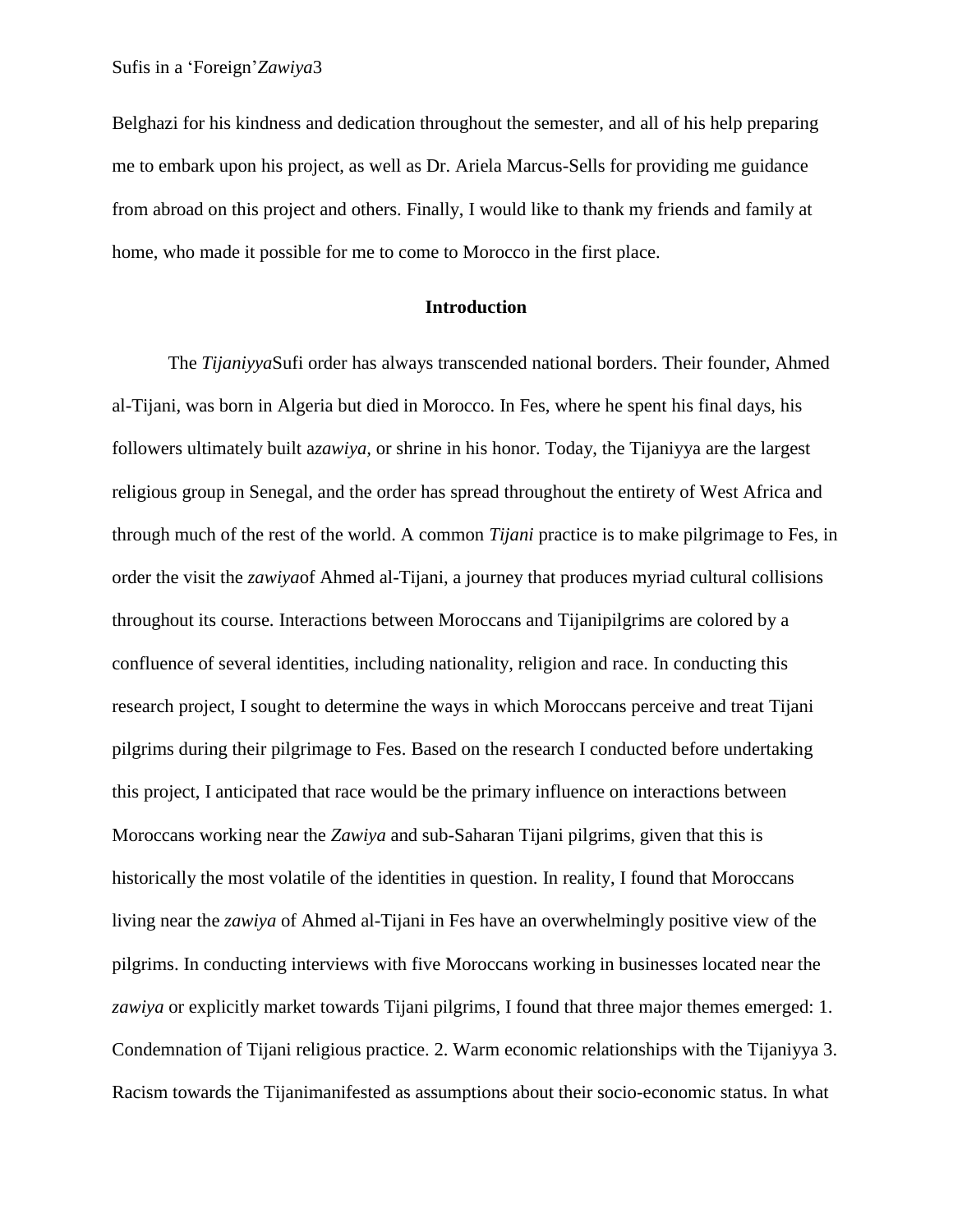follows, I will explore each of these themes based both on existing literature and on theinterviews I was able to conduct with Moroccans living in Fes and working near the *zawiya*. After exploring these three themes in the context of the interviews, I will speculate on the reasons why racism plays a smaller role in interactions between Moroccans and pilgrims than I initially expected.

# **Literature Review**

#### *The Tijaniyya and Fes*

The Tijaniyya are a Sufi order founded by Ahmed al-Tijani in 1782. Al-Tijani grew interested in Sufism from a young age, joining several orders before eventually establishing his own. In 1789 he moved to Fes, where he would later die and where his followers would establish his *zawiya* in the Medina of the city. After his death, his followers splintered in several factions that spread the influence of the Tijaniyya throughout West Africa, primary in Senegal. Modern Senegalese Tijani stop at the*zawiya* on their way to Mecca, or make a "little pilgrimage" to the site at another time during the year. The Tijaniyya are considered a relatively exclusive Sufi order, as their practice forbids them from interacting with any other Sufi orders in a religious capacity (Hu 2018:9). Most members of the Tijaniyya are middle-upper class, especially in Senegal where the order has immense political and social power (Rddad 2018). In her article titled "Ahmad al-Tijânî and his Neighbors: The Inhabitants of Fez and their Perceptions of the *Zawiya*," Johara Berriane describes the activity surrounding the Tijaniyya *zawiya* in an effort to determine local perspectives on the shrine. Berriane found that most of the locals she talked to considered the shrine a foreign presence in their city, though they were not openly hostile to its existence (Desplat and Schulz 2012:3). Most residents in the area were not aware that Tijani is typically considered Moroccan by his followers, and that despite its use primarily by Senegalese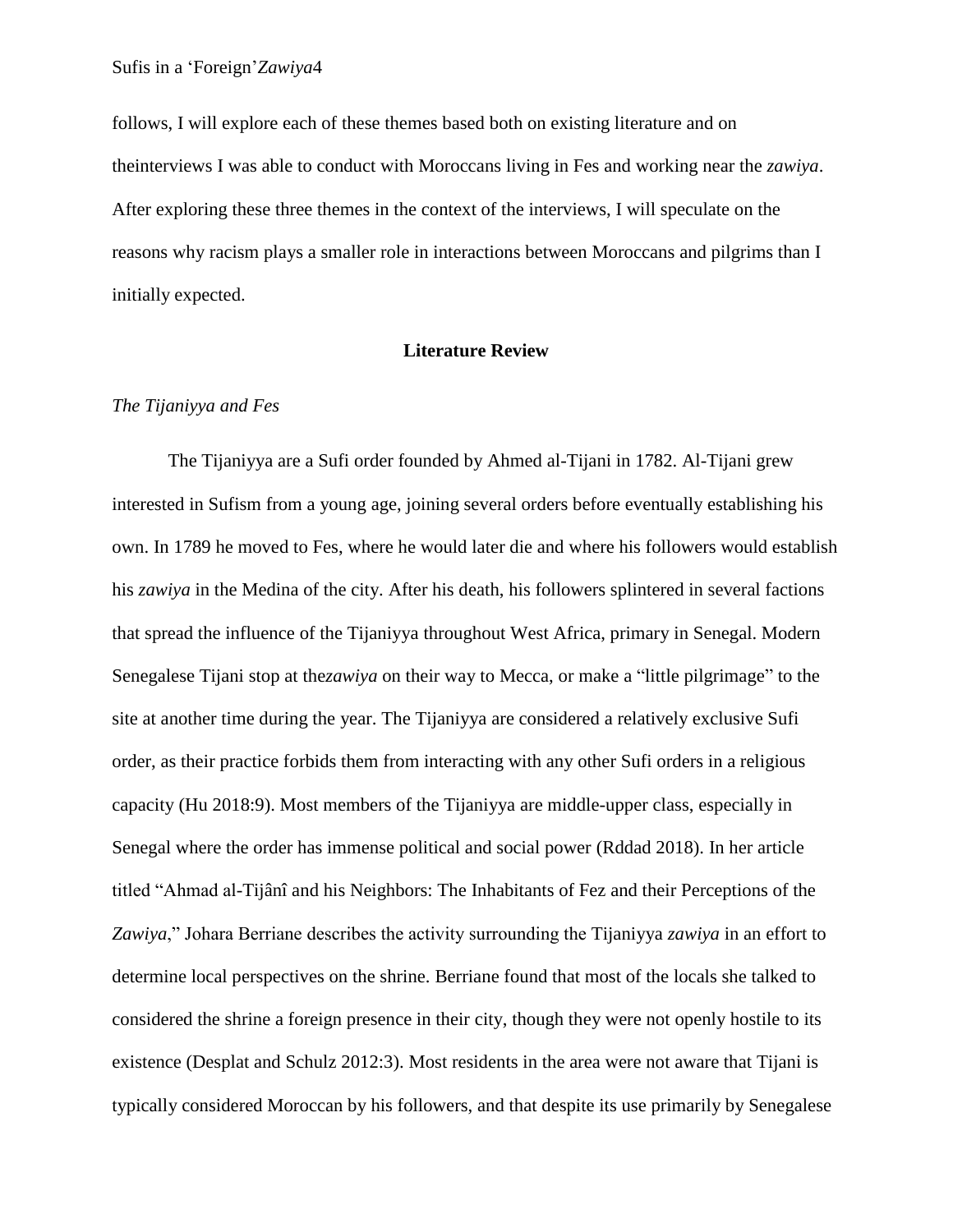pilgrims that the shrine in Fes is also used by Moroccans. Berriane also interviewed Moroccan women who prayed in the shrine, though many would not necessarily consider themselves Tijaniyya. In asking about their perceptions of the pilgrims, Berriane found that most Moroccans though that all Black Tijani were Senegalese, an assumption which displays a certain measure of racism (Desplat and Schulz 2012:10). It is ironic that so many Moroccans consider the shrine a foreign entity, as many of the Tijani pilgrims consider themselves connected to Morocco through their pilgrimage. As Berriane notes in her article "Ahmad al-Tijânî and his Neighbors: The Inhabitants of Fez and their Perceptions of the *Zawiya*," many pilgrims actually don Moroccan clothing before entering the *zawiya*(Berriane 2016:8). Furthermore, Berriane indicates that many Tijanis use their pilgrimage as a bridge to connect more deeply with Moroccan religious life, making trips to the tombs of former Moroccan Kings, as they are also considered Saints descended from Prophet Muhammad (Berriane 2016:7). Berriane does not describe any outright hostility in either of her two articles, but the disconnect between Tijani self-perception and the ways in which Moroccans perceive the pilgrims create a situation ripe for potential conflict.

# *Sufism, Religious Regulation and the Moroccan Government*

 $\overline{\phantom{a}}$ 

Although Morocco's religious identity has always been associated with Sufism, after the 2003 terrorist attacks in Casablanca, the Moroccan government reinscribed and reemphasized Sufi influence on Moroccan religion. Historically, Moroccan religious identity has been characterized by four major characteristics: Sunnism, Malikism, Ash'arism and Sufism (Wainscott 2018:8). <sup>1</sup> Sufism, the most important aspect of Moroccan religious identity for this project, refers generally to Islamic Mysticism and other practices associated with physical

<sup>1</sup>Sunnism refers to the dominant sect of Islam, used by Morocco specifically to contrast themselves from Shi'a Iran. Malikism and Ash'arism refer respectively to schools of Islamic law and reasoning.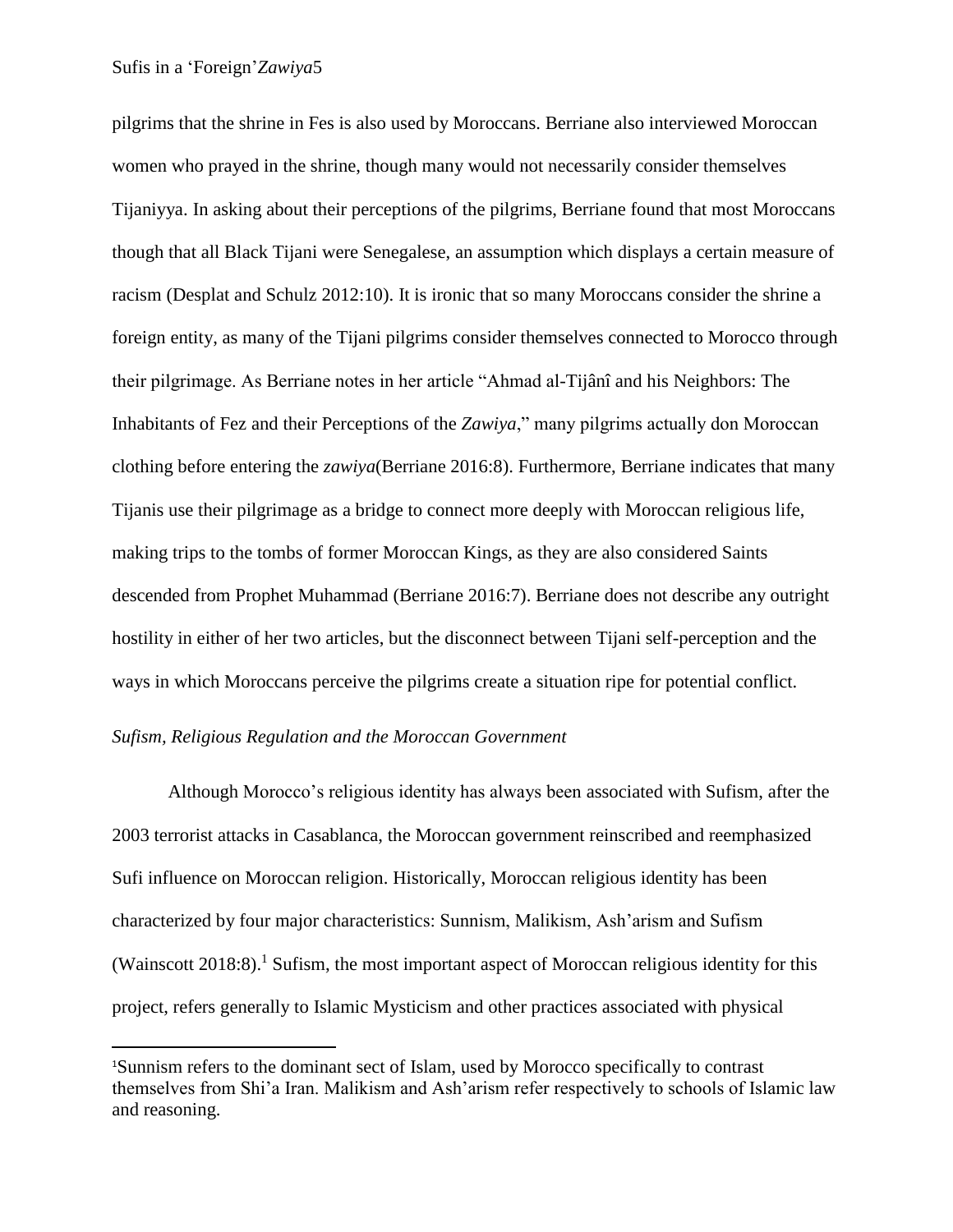$\overline{\phantom{a}}$ 

experience of religion.<sup>2</sup> Though these four elements had always played a significant role in Moroccan religious identity, after the 2003 bombing they became firmly enshrined in Morocco's official religious identity as promoted by the government (Wainscott 2018:8). The 2003 Casablanca bombing, which killed 33 people and targeted several Jewish sites in Casablanca, was Morocco's first experience with a major terrorist attack motivated by Islamic extremism(Kalpakian 2005:114), and the attack forced the Moroccan government to address Islamic extremism, an issue that they had largely ignored before this event. In the aftermath, the Moroccan government decided to use Sufism as a tool to dissuade future extremists, casting Sufism as a loving and welcoming alternative to the hatred and strict interpretation of Islamic extremism(Bekkaoui and Larémont 2011:39). In his article "Strengths and Limits of Religious Reform in Morocco," Driss Maghraoui outlines the Moroccan government's recent religious reforms, indicating that they are explicitly part of the government's response to the 2003 Casablanca bombing. Maghraoui claims that the Moroccan government used Sufism both as an appeal to Morocco's existing religious history and as an attempt to appeal to the West with a "tolerant and flexible" version of Islam (Maghraoui 2009:206). Although the Moroccan government always had control over official religious doctrine, given the King's title of Commander of the Faithful, their control increased after 2003 with the inception of stateregulated Iman training(Wainscott 2018:7). This training caught the eye of other African countries, and by 2013, Morocco's neighbors began to request that Morocco train their own religious leaders.This phenomenon was unprecedented in this region, as no West African country had ever outsourced the training of its own religious leaders before. This practice firmly imposed Morocco's official religious doctrine, with Sufism at its core, upon the entirety of West Africa.

<sup>2</sup>Although this definition seriously oversimplifies the breadth and depth of Sufi practice, for the purposes of this project it will suffice.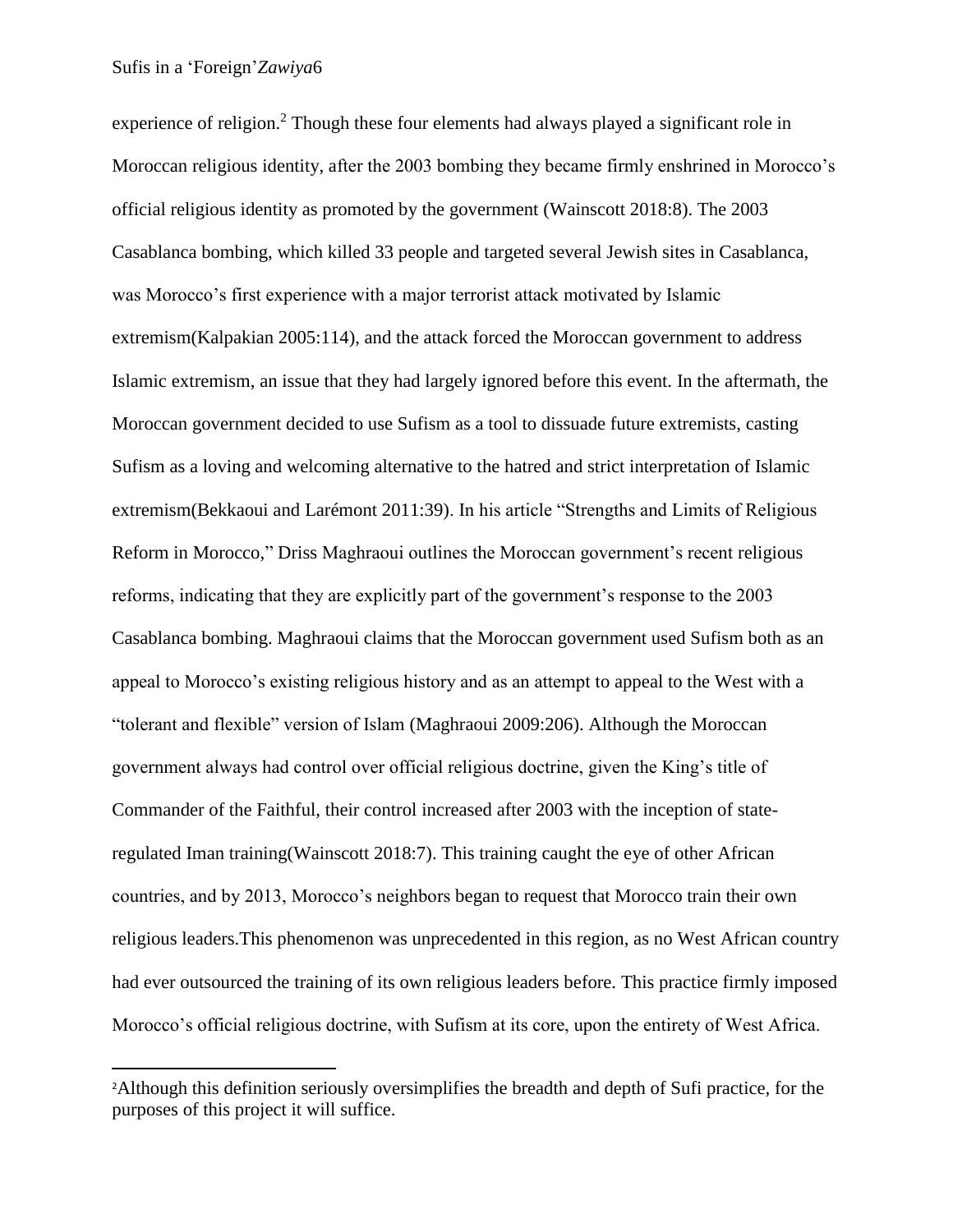Though this phenomenon is relatively recent, Morocco's spiritual connections to West Africa have existed since the country's independence, in particular with Senegal. In 1960, Morocco funded the building of the Great Mosque of Dahkar in Senegal, and the governments of both countries continue to recognize this gesture as evidence of their ongoing spiritual and diplomatic connections. This strong political relationship ties into the pilgrimage of Senegalese Tijanis, as most of the country belongs to the Tijani order. In recent years, Algeria has been trying to compete with Morocco to market Ain Madhi, Ahmed al-Tijani's birthplace, as an alternative destination to Fes for Tijani pilgrimage(Rddad 2018). Regardless of the fact that Tijanis are too connected to Fes to ever fully abandon pilgrimage to the city, Wainscott speculates that Senegal's strong relationship with Morocco and poor relationship with Algeria is one of the reasons that Ain Madhi has not emerged as an additional pilgrimage site (Wainscott 2018:13). The current King of Morocco, Mohammed VI, seems especially intent on preserving his relationship with Senegal as he has personally visited the country as Commander of the Faithful nine times since his ascension to the throne in 1999. Though the Tijaniyya are not Morocco's largest Sufi order, Morocco inherently has enormous influence over the Tijaniyya. Given Morocco's status as the most important destination for Tijani pilgrims, and its close diplomatic and religious relationship with Senegal, (the largest source of Tijani pilgrims), it is clear that the Moroccan government has a stake in promoting and maintaining its relationship with the both Senegal and with the Tijanipilgrims themselves.

#### *Race in Morocco*

Though research on race specifically in regards to the Tijaniyya in Fes is scant, research on race in Morocco in general is extensive. The primary source on this topic is Chouki El-'s book, entitled *Black Morocco*. In *Black Morocco*, Hamel argues that the formation of Moulay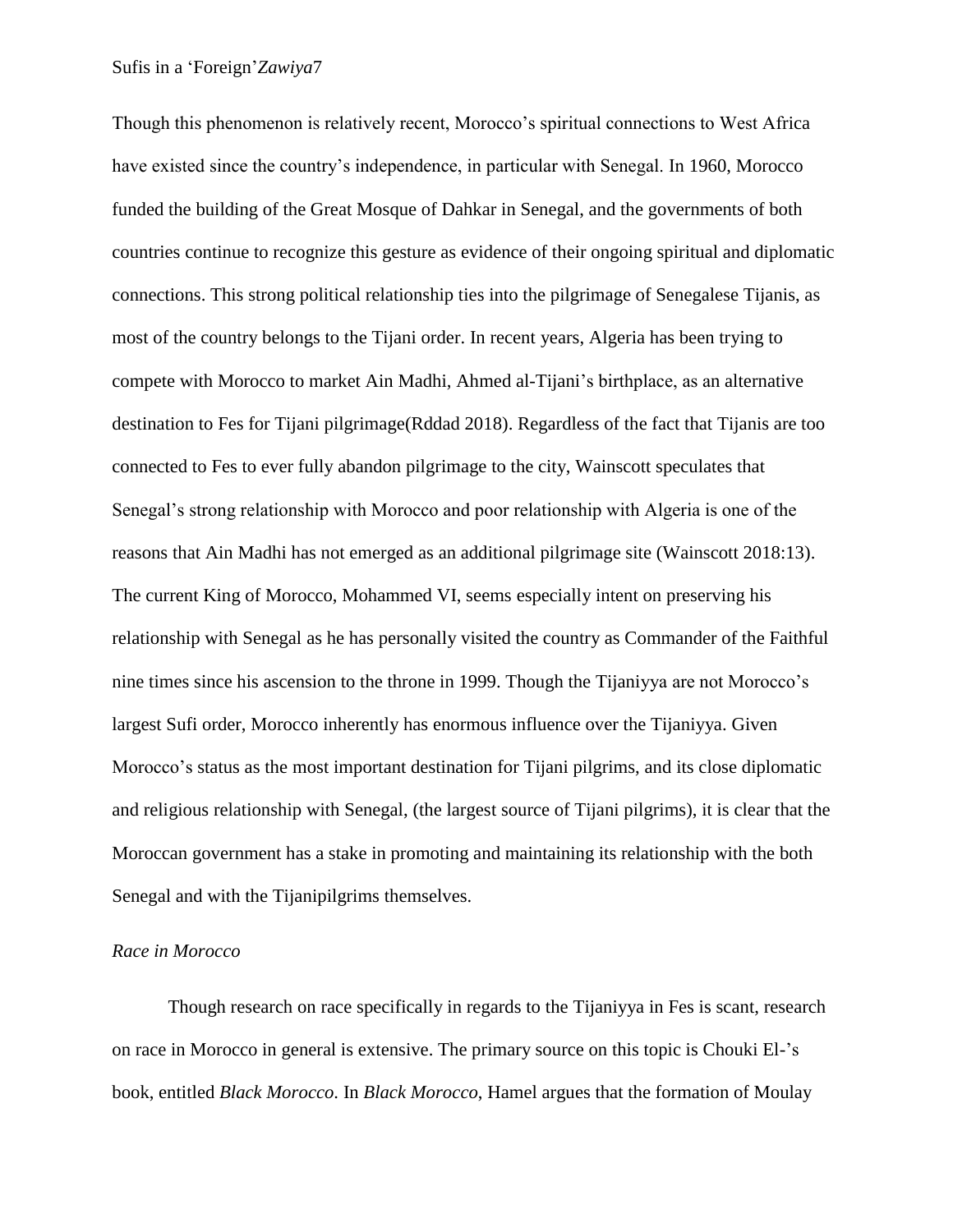Ismail's black army was the foundational moment for contemporary Moroccan racism (Hamel 2013:160). Before the formation of the black army, slavery in Morocco was not explicitly racialized. Although Black Africans were often enslaved, this had more to do with their economic or immigrant status than prejudice against darker skin – although this prejudice existed. Even though racism was common throughout the Arab world, the primary indicator used for enslavement was status as a non-Muslim (Hamel 2013:78). Given the inherently foreign status of Black Africans in Morocco as both heathens and immigrants, they were the primary group pressed into Moroccan slavery. In 1698, Moulay Ismail decided that he needed to form an army in order to consolidate his power, and opted to use slaves and fugitives as his candidates as he believed that he could force them to offer intense loyalty (Hamel 2013:161). In forming the black army, Moulay Ismail initially sought only current slaves, but eventually opted to forcibly enlist all Black Moroccans into his army regardless as to their freedom. Black Moroccans often lived on the margins of society due to their low socioeconomic status, but their forced recruitment into the black army institutionalized their status as separate from the rest of Moroccan society. Once Morocco disbanded the army in the 1800s, Black Moroccans who had already enjoyed freedom in Morocco were forced to once again reintegrate into society, which had by then adopted a deep association between Blackness and slavery. Hamel notes that that Ismail explicitly used the Blackness of his army to justify its enslavement when some legal scholars protested the enslavement of Black Muslims (Hamel 2013:172). Ismail used their Blackness as an othering tool, separating these individuals from their "Muslimness" by emphasizing the "foreignness" of their skin color. This process was able to occur despite the fact that Black Moroccans had already integrated into society, and this conflation between Blackness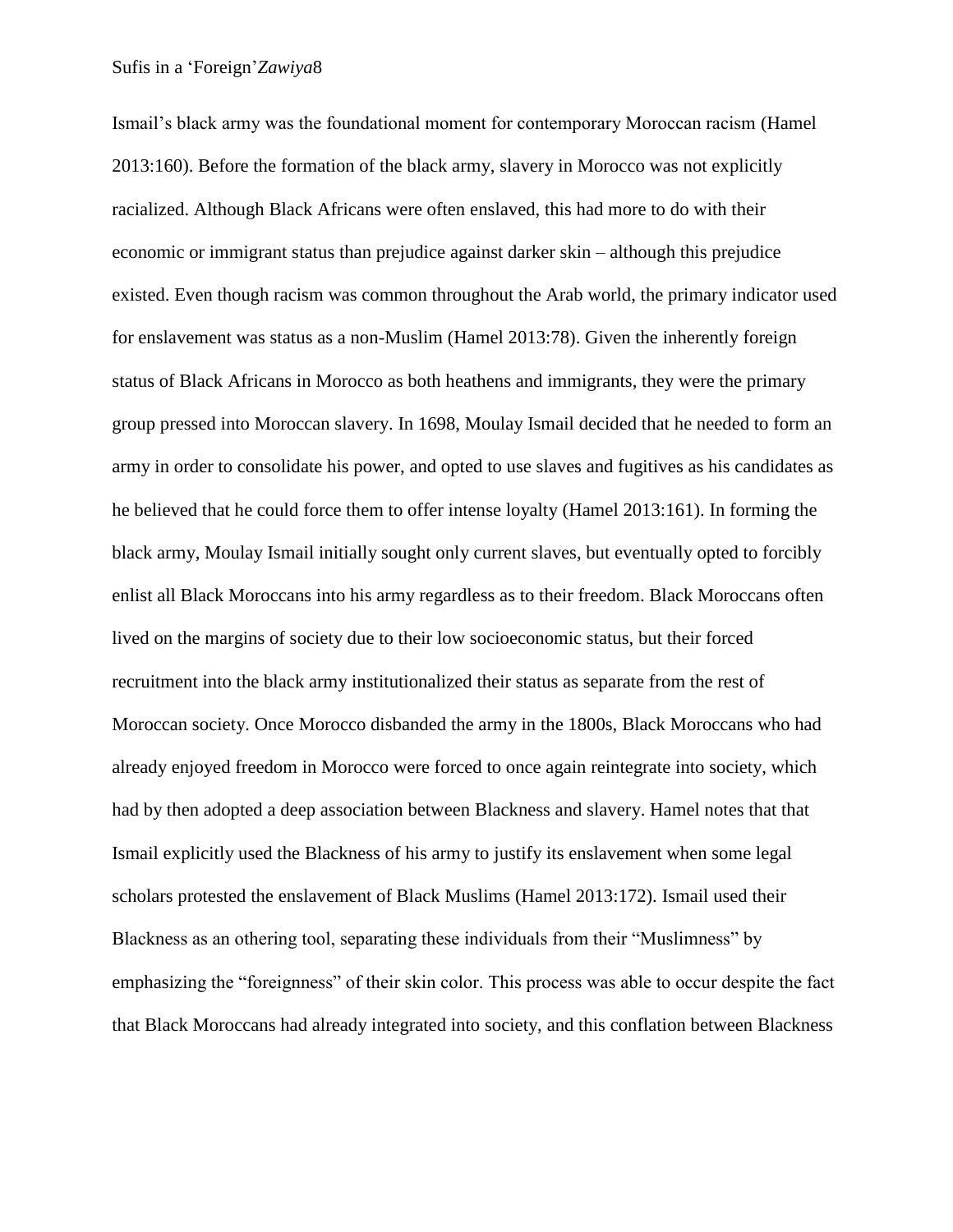and Otherness left a significant mark on the Black Moroccan community once they were free from the bondage of the black army.

#### **Assumptions and Methodology**

The most significant assumption I made before starting this project was that I would find examples of racism towards pilgrims from Moroccans, given Morocco's racial history. I wrote my interview guide with the intention of drawing out racism as much as possible, without using leading or otherwise biased questions<sup>3</sup>. This assumption did not affect the way in which I interacted with my interview subjects, nor did it affect the ways in which I interpreted their responses. I also assumed that all of my interviewees would come from hotels and/or restaurants market directly towards Tijani pilgrims, but there were fewer of these locations than I had anticipated. One of the restaurants had closed, and I found that waiters in the hotel were generally more unwilling to talk to me than I expected.

My methodology consisted of both literary research and semi-structured interviews. I conducted five interviews with Moroccans working near the *zawiya* and one interview with an expert on Sufism in Morocco, Professor Sadik Rddad. I found my first two interviewees through frequenting a hotel/restaurant explicitly marketed towards Tijani pilgrims. I intended to conduct all of my interviews in a neutral location, such as a nearby café, but this was only possible for the first interview with waiter Z.I conducted my interview with waiter Y in the hotel, but at a relatively isolated table. He was generally disinterested in answering questions, and he ultimately cut the interview short to run an errand without any further explanation. My final three interviewees were all shopkeepers or employees in shops on the same street as the *zawiya.* I selected two of these shopkeepers arbitrarily, and waiter Z introduced me to the third.

<sup>3</sup> See Appendix 1

 $\overline{\phantom{a}}$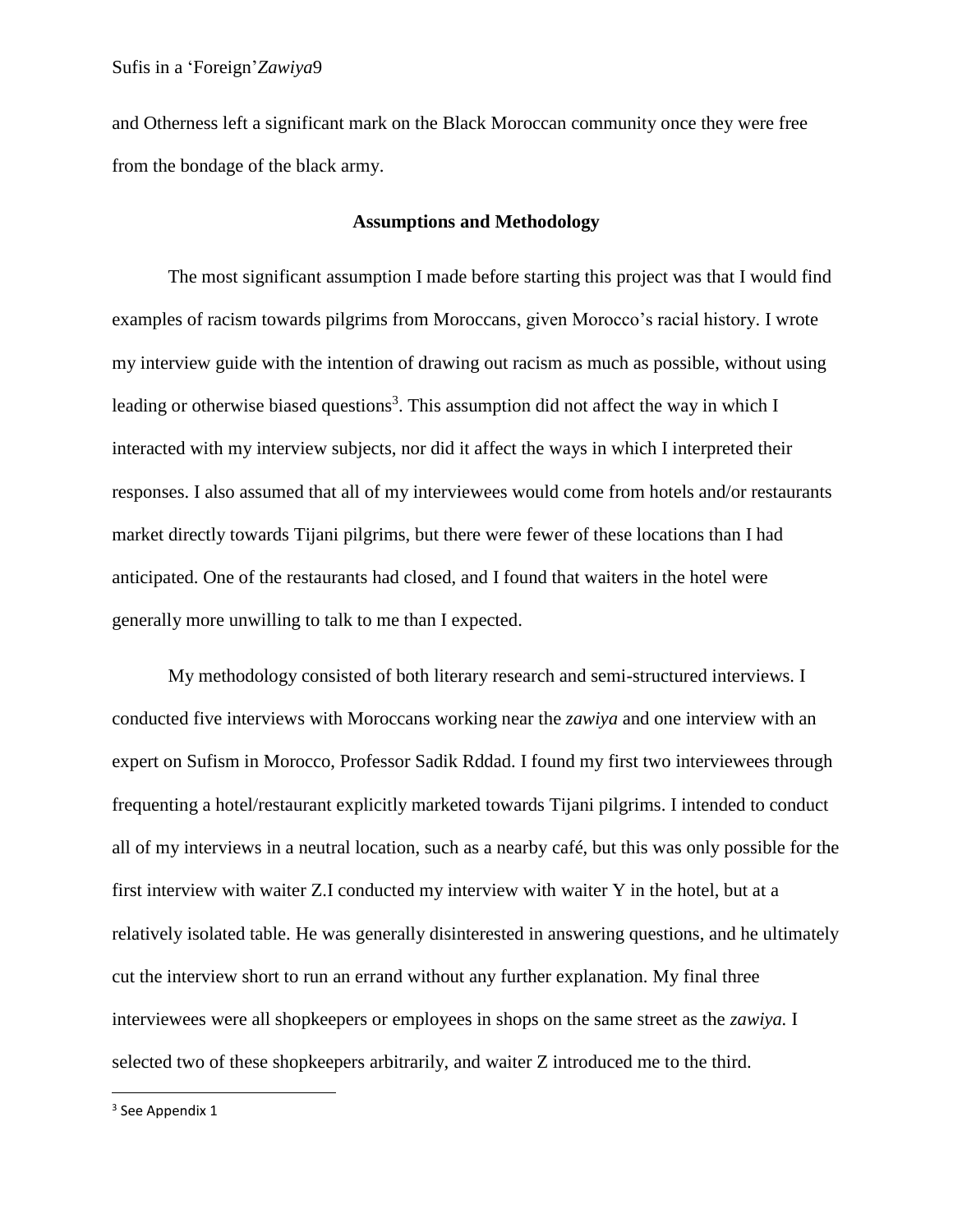Unfortunately, I had to conduct each of these interviews in the street or in the storefront, but fortunately, no customers arrived to disturb the interview. Shopkeeper A sells a variety of Moroccan goods directly across from the *Zawiya*, shopkeeper B owns a fabric store across from the former location of a Tijani restaurant, and shopkeeper C works in a blanket/carpet store further down the street. I had a translator assist me with conducting all five interviews primarily in *Darija*, though waiter Z and shopkeeper C spoke a limited amount of English. I obtained oral consent from each interviewee, and recorded each conversation in addition to taking shorthand notes. I originally targeted my interview guide specifically towards waiters in the hotel/restaurant, so I had to make made minor alterations to my lines of questioning as necessary when I interviewed the shopkeepers. The location of each interview was a significant drawback to my methodology, as I was largely unable to conduct interviews in a neutral site. This may have affected participant responses, given that Tijani pilgrims were walking down the street in significant numbers as I conducted each of these interviews. With the exception of waiter Z, each of these interviews were also set-up and conducted at the same time. I suspect that participant's answers may have been more developed if they had been given more time to prepare their responses, or seen some of my questions in advance. Each of the interviews lasted between 15 and 30 minutes, with the exception of waiter Z's, which lasted over 90 minutes.

#### **Interviews and Analysis**

#### *Condemnation of Tijani Practices*

The first major theme of this project is Moroccan rejection of Tijani practice. Although this concept emerged in only my first interview, my interviewee's commitment to his anti-Sufi convictions and its deviation from expected Moroccan norms were so significant and unexpectedthat they clearly stood out. Leading up to my interview with waiter Z, I spent several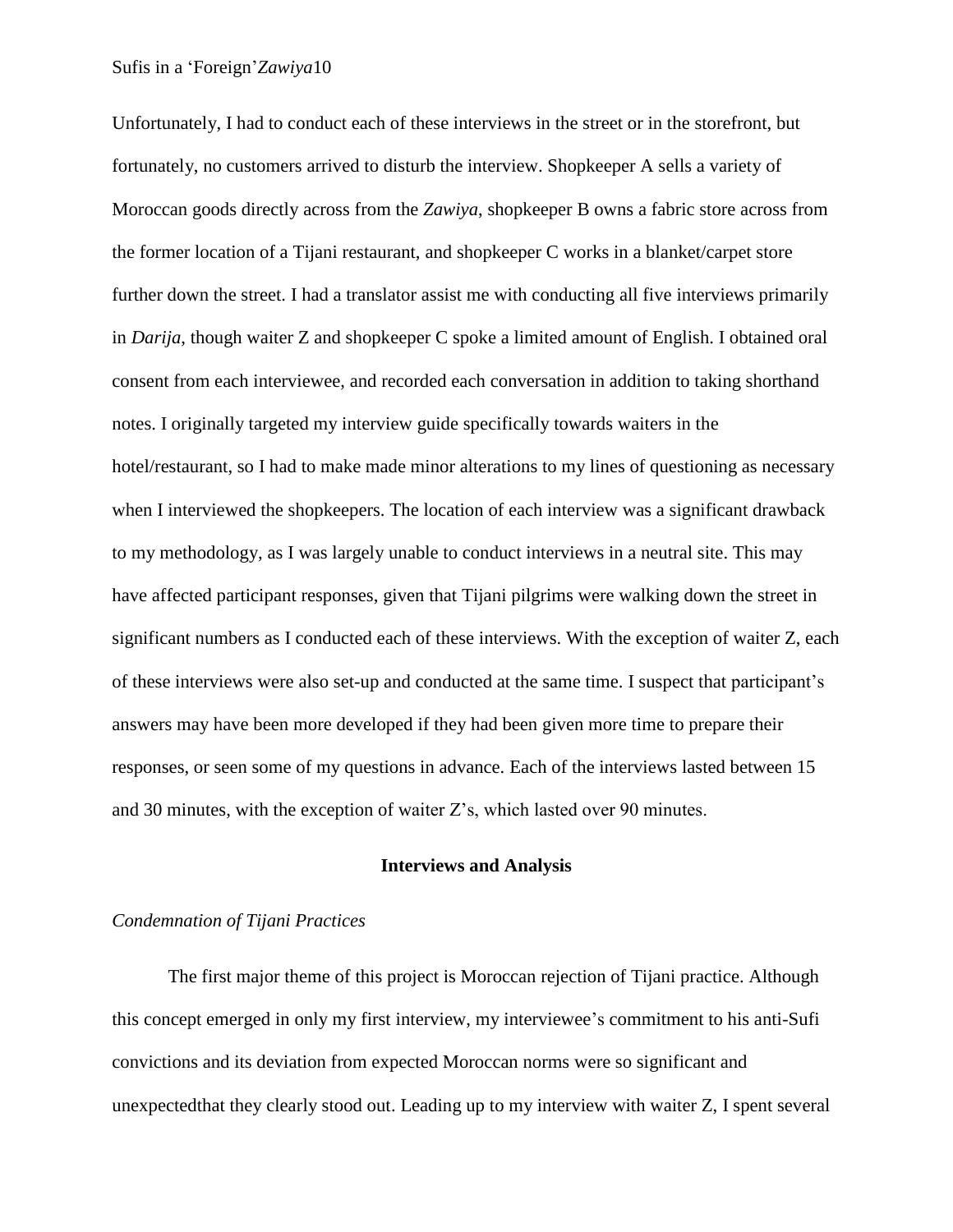days eating overpriced *Harira*<sup>4</sup> in a hotel marketed towards the Tijani, in order to gain recognition from the staff. Waiter Z talked to me each time I went to the hotel in order to practice his English. He actually offered to talk to me about the history of Fes, and I used this invitation as an opportunity to set up an interview with him. Although Z did not express any openly racist views regarding the Tijaniyya, he did not hesitate to express his displeasure towards their religious identity. Given Morocco's history of supporting Sufism and the government's explicit promotion of Sufism and of the Tijani pilgrimage(Muedini 2012:203), I did not expect the opinions of Moroccans to vary from this apparent norm. Z completely subverted this expectation, as he openly and vehemently criticized Sufi practice, focusing specifically on the Tijani. His primary concern with Tijani practice was their inappropriate use, in his view, of an intermediary between the individual and God. He frequently stopped his diatribe in order to repeat that he had no problem with Tijani individuals, but he did not spare Tijani practices. As the interview continued, he became more openly critical not only of Tijani practice, but also of the Moroccan government for supporting their practice. Z explicitly said that Moroccan government would have an issue with his views on the pilgrims, but this did not stop him from expressing his condemnation of their support for Sufism in a public café.

Z's views came as a surprise both because Morocco has historically embraced Sufi practices, and Muhammad VI's religious reforms are generally well received(Bekkaoui, Larémont, and Rddad 2011).Additionally, Z's opinions about Sufism are particularly surprising in context as he depends on Tijani pilgrims in order to make a living. Despite the fact that Z's views about Sufism create a conflict of interest with the hotel, he indicated that he likes the establishment itself. He said that he worked at several high-class hotels for a while, but he was

 $\overline{\phantom{a}}$ 

<sup>4</sup> An excellent Moroccan soup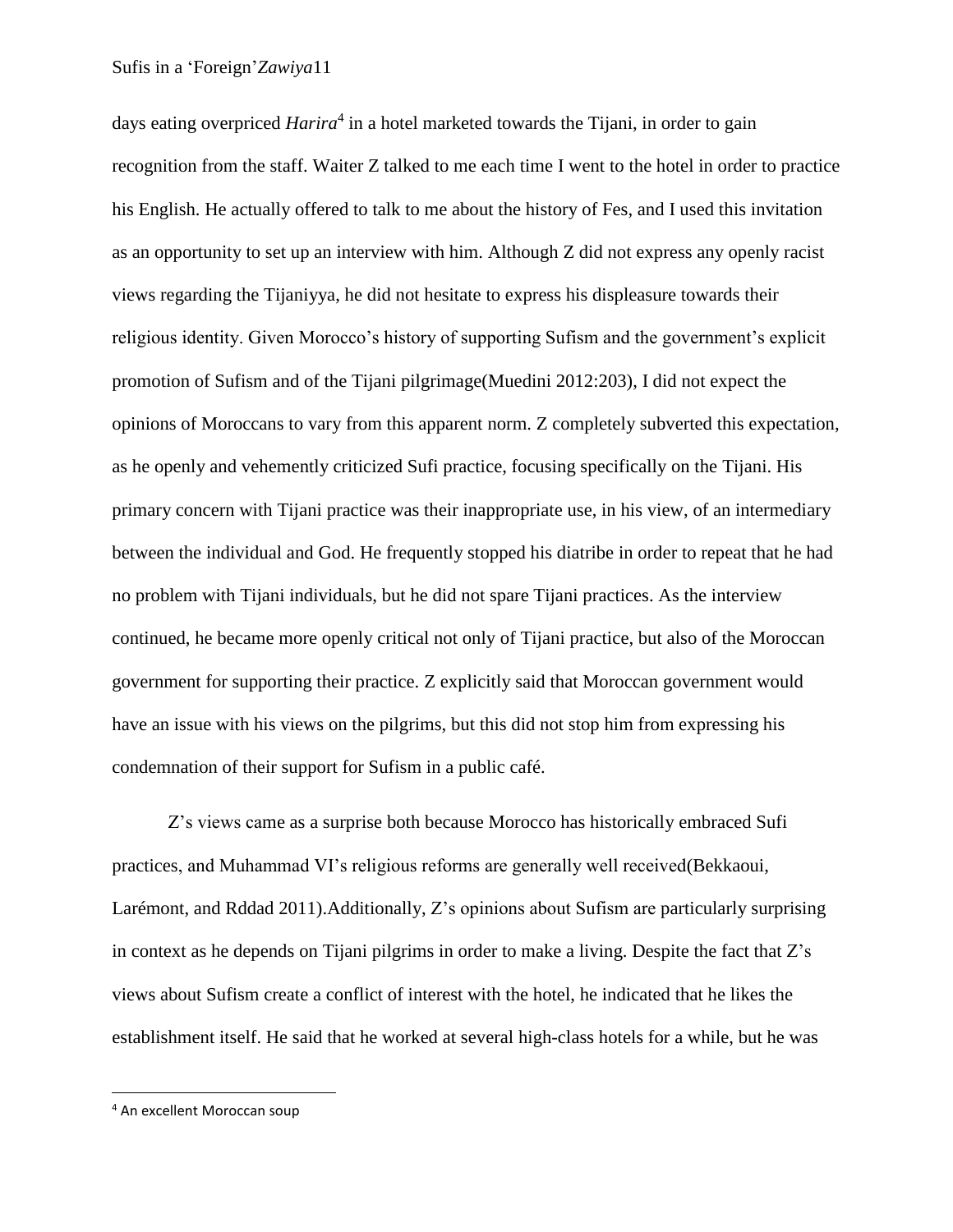uncomfortable with serving alcohol to guests and sought a more conservative work environment. Despite his disagreement with Tijani practice, he enjoys working at the hotel because he views it as a conservative space, in accordance with his understanding of Islam, despite the views of its primary tenants. Z did note that he respected the conservative demeanor of the pilgrims, as this aspect of their practice adheres to his vision of Islam. Though the hotel is openly marketed towards pilgrims, Z indicated this strategy is only used because of the existing presence of pilgrims in the nearby area. Given that in his view the hotel's marketing strategy is based on convenience and accessibility, Z does not feel that the Tijani identity is central to the hotel itself. For him, the Tijani are simply customers with whom he has intense theological disagreement. Z's relationship with the pilgrims was unique among my interview subjects, as he was the only individual who had an openly negative view of the pilgrims, despite his dependence upon their patronage for his livelihood.

When I asked Z if he was willing to put me in touch with one of his co-workers, he made two contradictory statements in response. First, he said that he did not want to because they would give me different answers than his own. Once I explained that this was the point of interviewing multiple individuals, he changed his story and said that they all shared his views about Tijani practices. His quick self-contradiction illuminates the fact that his negative view of the pilgrim's theological stance may not be as universal as he claimed, and it alludes to the fact that his views make him an outlier in this part of Fes. Despite the fact that Z was my only interviewee who condemned the pilgrims' practice, he represents a major theme in this project both because of the strength of his conviction, and because of its direct opposition to dominant social and official government rhetoric. Though Z claimed that his co-workers shared his unexpected views, his hesitance to introduce me to any of them may indicate that he is less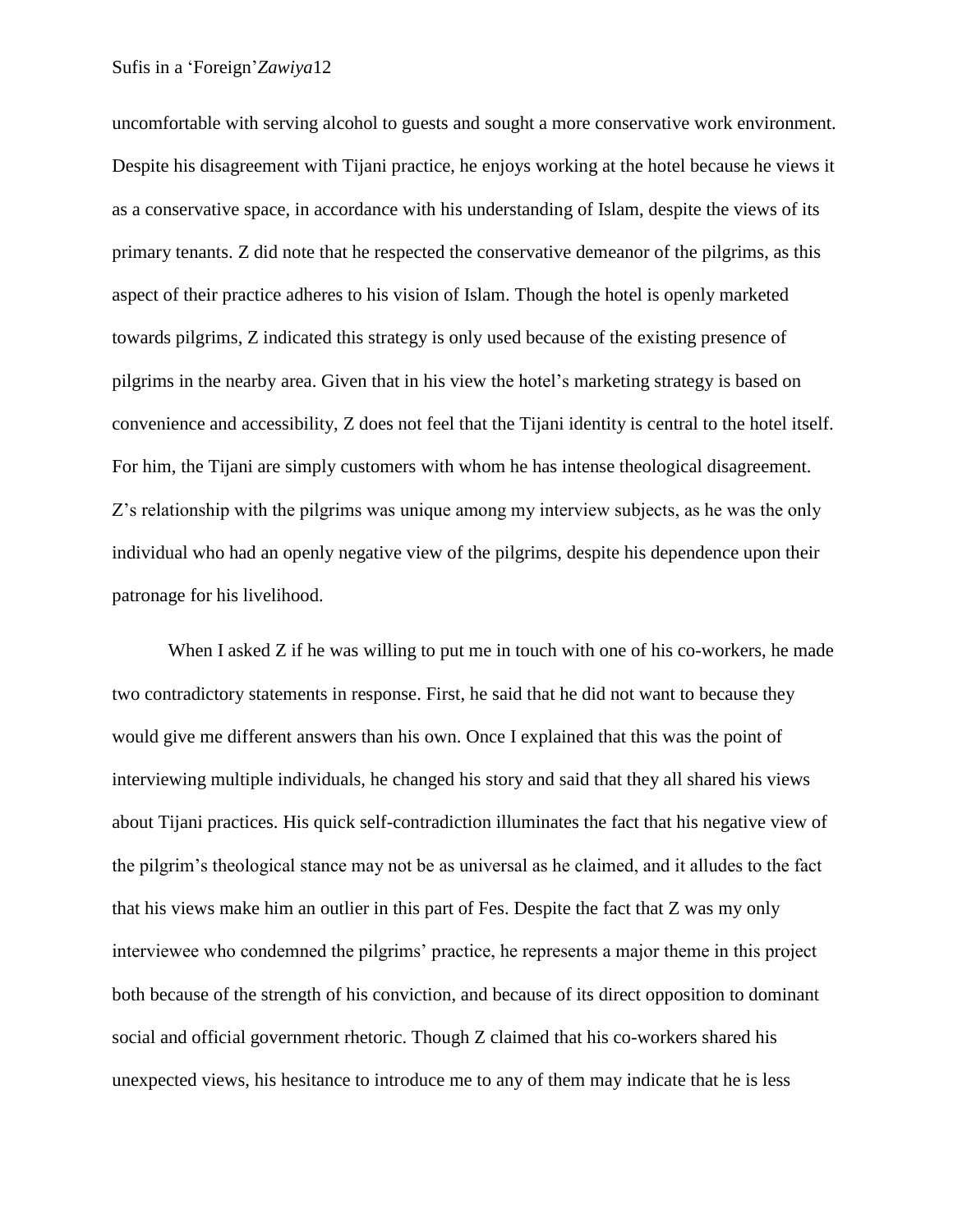secure in his deviation from the norm than he indicated during the interview. Z was however willing to introduce me to a shopkeeper whose storefront is adjacent to the *zawiya* itself, and I was able to conduct a short interview with shopkeeper A, which I will discuss in the next section.

## *Warm Economic Relationships with the Tijaniyya*

The second theme that emerged across several of my interviews was an overwhelmingly positive view of the pilgrims, based on their constant presence in and economic contribution to the area surrounding the *zawiya*. This perspective, developed in an area of Fes that both depends on and caters to the presence the pilgrims for its economic status, was a common thread throughout all of my interviews, as four of the Moroccans I interviewed conflated their economic relationship with their personal feelings towards the pilgrims. Another common thread through each of the interviews described in this section is general confusion about my interest in the pilgrims in the first place. My interviewees generally considered the pilgrims a mundane aspect of their daily lives, as they are nearly always present in Fes in some numbers. Shopkeeper B specifically said that he does not bother thinking about the pilgrims very much because they are just a normal part of life in this neighborhood of Fes. The pilgrims' constant presence is one of the reasons why their economic contributions to this area are so important, and the lack of attention the locals pay them speaks to the extent to which they have immersed themselves in this part of Morocco. This sentiment directly contradicts to conclusions Berriane draws in her article "Ahmad al-Tijânî and his Neighbors: The Inhabitants of Fez and their Perceptions of the Zâwiya", as she found that despite the pilgrims' connection to Morocco, many Moroccans considered them foreigners (Berriane 2012:10). I asked questioned about the foreignness of the pilgrims in each of my interviews, and though my interviewees never said the pilgrims were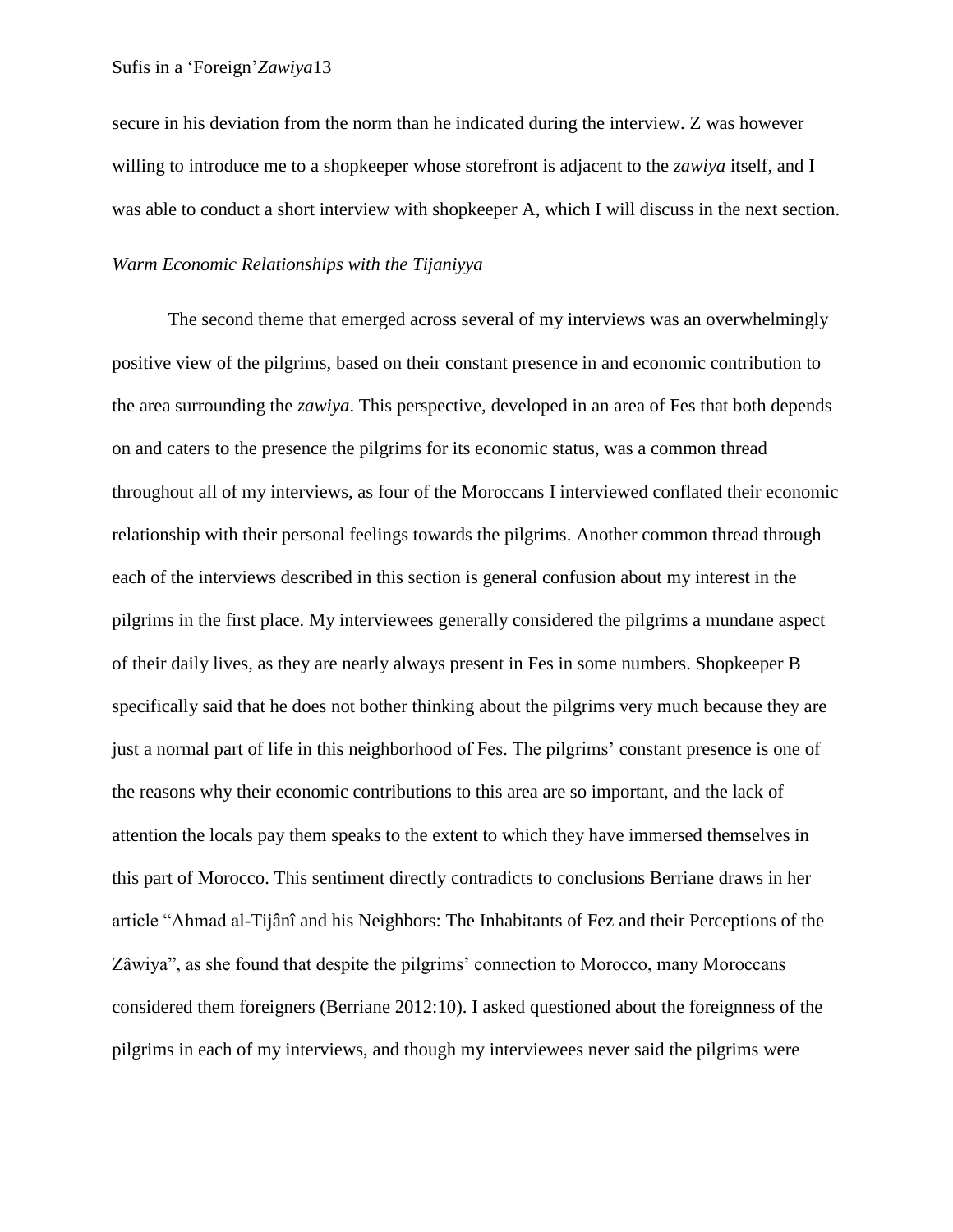Moroccan, they each represented the presence of the pilgrims in Fes as something normal and welcome rather than foreign.

My interview with shopkeeper A immediately followed my interview with waiter Z, and was conducted in the street at his storefront. Though this was not an ideal situation for an interview, especially as Z continued to listen in on our conversation, his interview still proved useful. Unlike Z, A indicated that in his view differences between pilgrims and Moroccans are actually a good thing because they allow Moroccans and pilgrims to learn from each other. When asked about government support for the pilgrims, he said that it is "obvious" that the government should support the pilgrims coming to Fes. He also said that the main target of his business is the pilgrims, because they buy the most Moroccan goods. He said that he rarely sells goods to Moroccans. Given his proximity to the *zawiya* pilgrims constantly surround his store, and this reality sheds further light on his support for government involvement in the pilgrimage. The more pilgrims are able to come to Morocco, the more goods he is able to sell. A said that he set up his store in this location specifically to make a living selling to pilgrims. Though his store does not have any visible marketing or signage that targets pilgrims, the fact that he sells Moroccan goods near the *zawiya* is enough to for him to determine his clientele. Even if his target clientele was not evident through his location, A's choice to target pilgrims is illustrated through his merchandise. Even though A and other merchants near the *zawiya* sell things that are stereotypically Moroccan, such as *djelabas<sup>5</sup>* and *babouches<sup>6</sup>* , they are made with fabrics and colors considered unusual in Morocco, but more familiar to sub-Saharan Africans(Rddad 2018). A indicated that it was a pleasure for him to sell goods to pilgrims, and he and everyone else in Fes has great respect for the pilgrims while they are in the city on pilgrimage.

l

<sup>5</sup>Traditional Moroccan hooded robes, associated with piety

<sup>6</sup> Traditional Moroccan slippers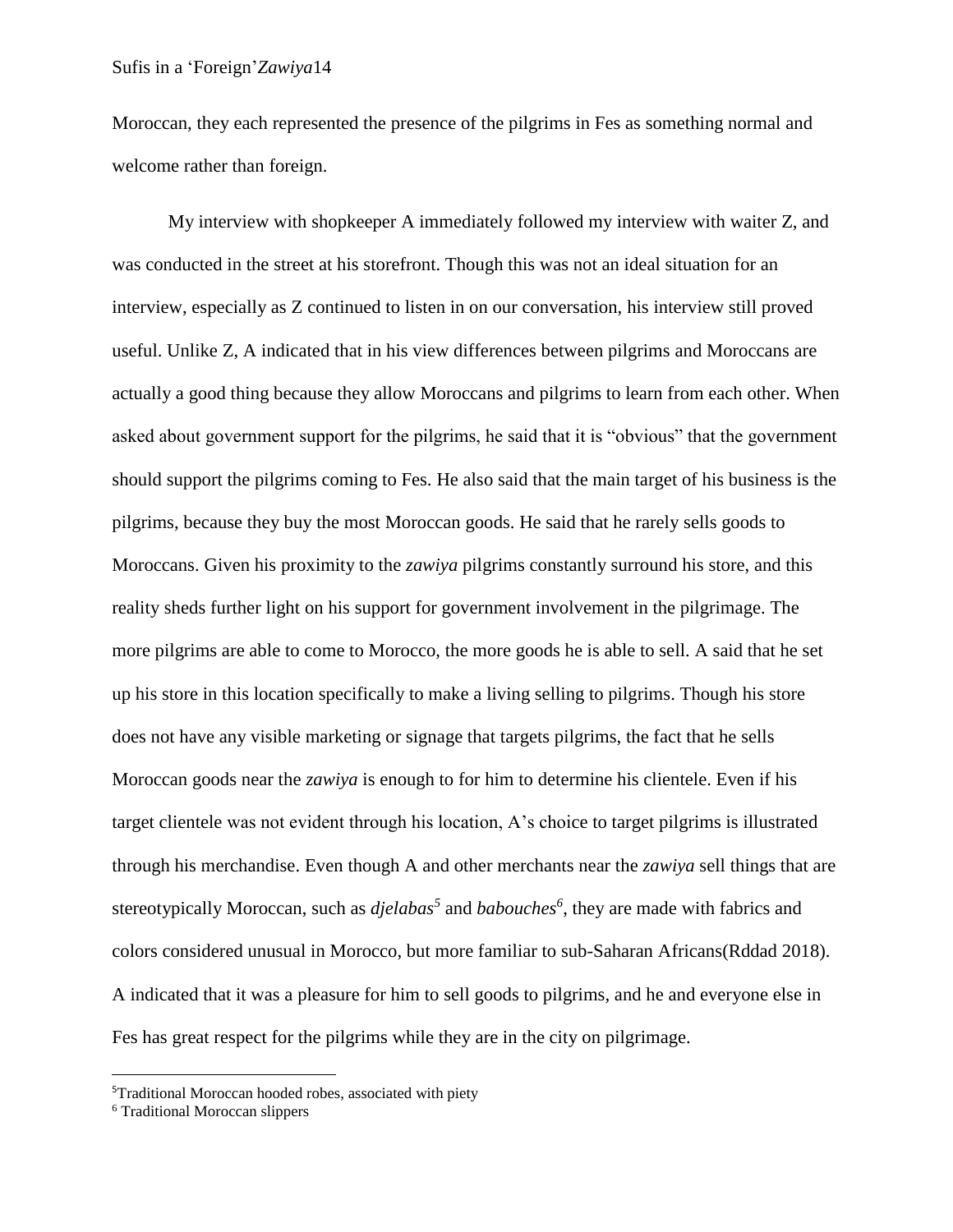Following my interview with shopkeeper A, I returned to the hotel to attempt and talk with another waiter. Unfortunately, I was forced to conduct the interview in the hotel as waiter Y was technically working, but he clearly had time to spare in the middle of the afternoon. Despite his apparent lack of responsibilities, I was only able a partial interview withY as he was extremely disinterested in my questions. It became abundantly clear that Y does not share the same passion about the Tijaniyya that Z did, as he demonstrated that he spares them little thought. Though Y did admit that he had some theological differences with the pilgrims, his primary concern with them related to his employment. He made it clear that his decision to work at this hotel was completely arbitrary and that his relationship with the pilgrims was based solely upon contact in the course of doing his job. He primarily characterized his relationship with the Tijani through the normalcy of their presence. Y claimed he did not know anything about the hotel's marketing towards the pilgrims and that his decision to work there had nothing to do with the clientele; to him, the Tijani are simply his indirect source of income. I interpret Y's apathy towards answering questions about the pilgrims as a manifestation of their normalcy, conflated with the fact that they primarily represent a source of income and employment for him rather than a personal interest. Despite his lack of personal connection, Y made it clear that the pilgrims were "more welcome in Morocco than Moroccans." This statement reflects the larger situation illustrated through my other interviews, as although Y does not personally participate in the welcoming of the pilgrims he is aware that others in the area near his hotel feel much more strongly towards the pilgrims. The fact that Y feels the welcome extended to the pilgrims in spite of his personal apathy towards them speaks to the strength of this sentiment in the space around the *zawiya*.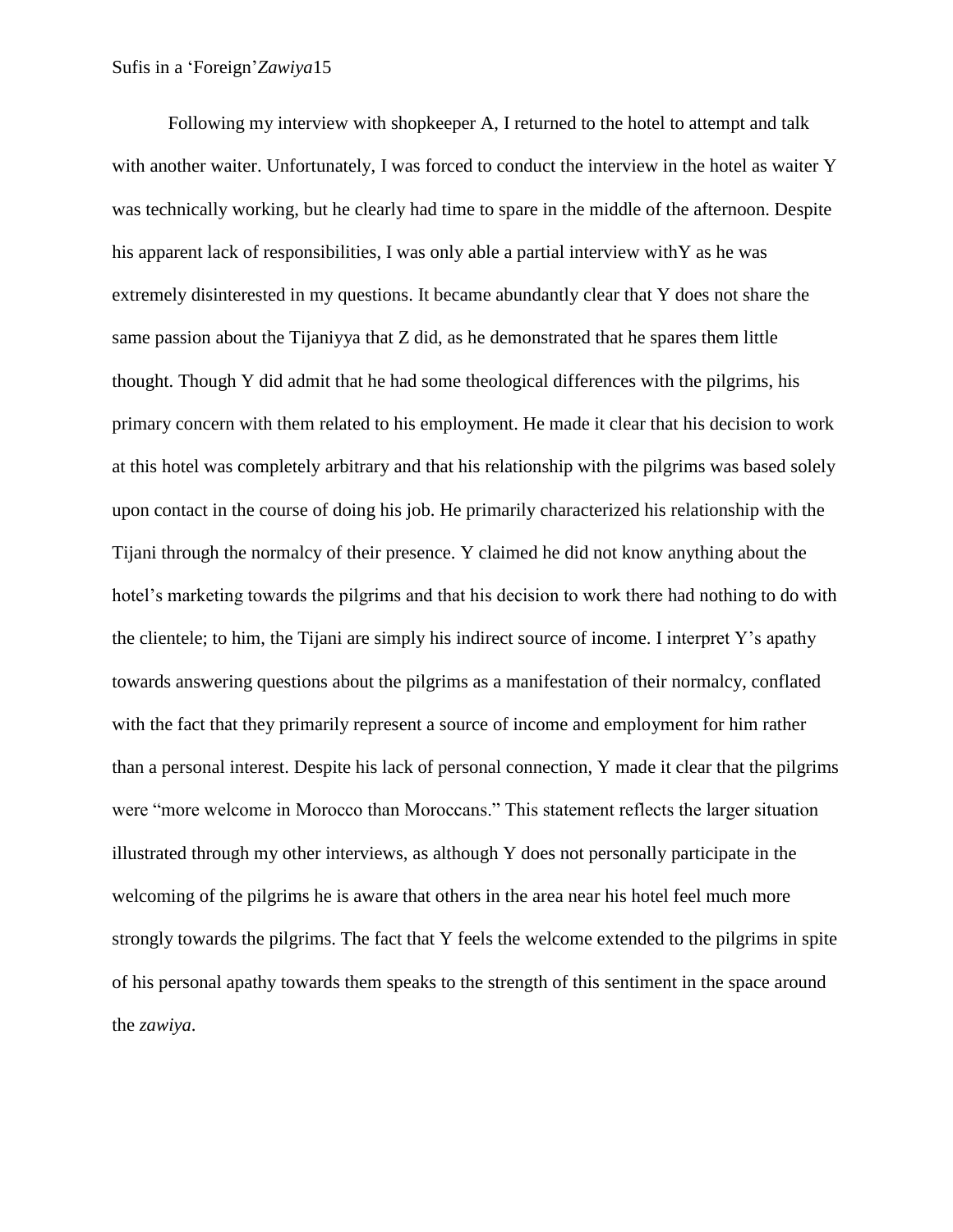Although I had planned to focus my interviews on the employees of the hotel in order to control for as many variables as possible, I was eventually forced to abandon this location after the manager refused to participate in an interview, despite agreeing to do so in advance and the other waiters followed suit in his dismissal. I decided to turn to other shopkeepers on the same street as the *zawiya*, as they were the other group most likely to have contact with the pilgrims on a regular basis. I was quickly able to locate a fabric store near the *zawiya*, and across the street from the former location of a Tijani restaurant. For shopkeeper B the pilgrims primarily represent an aspect of everyday life that is not worth questioning. After clarifying his misconception that I was personally curious about conversion into the Tijaniyya, he went on to say that he takes government support for the Tijani for granted, specifically given the historical prominence of Sufism in Morocco. Despite his proximity to the *zawiya*, B indicated that he does not specifically target Tijanis, although they do make up a noticeable portion of his customer base. Despite his support for their presence in Fes and his claims that they are extremely welcome and well loved, he does not share the personal debt to them that both Y and A have. B admitted that most people in the area love them because of the business that they bring, but also emphasized the fact that their practices do not separate them from Moroccan Muslims, which further increases their positive reception in Fes. B's views are particularly interesting because, unlike Y and A, he does not depend upon the Tijani for his income. B indicated that the primary reason he does not target the pilgrims is that they do not have the "right taste" to shop in his store. When I asked him to elaborate, he indicated that he believed most of the pilgrims to be rural and uneducated, and thus unable to appreciate his quality fabrics. Given the general demographic status of the Tijani, this view came as a surprise to me, as it does not adhere to demographic reality and appears to illuminate racist preconceptions. I will elaborate upon B's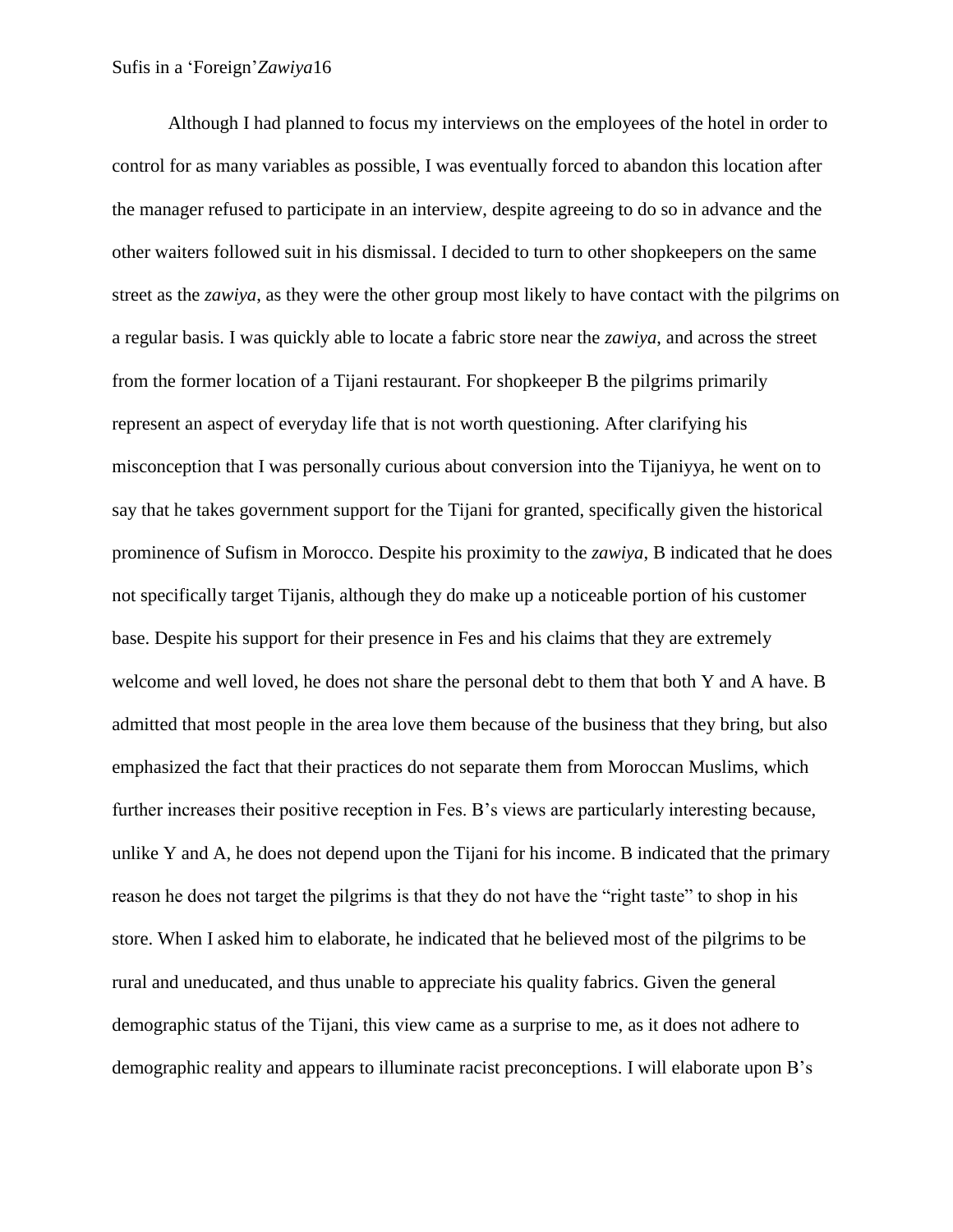potentially racist views in the next section, after outlining similar statements from my interview with shopkeeper C.

Following my interview with shopkeeper B, I moved to a blanket store down the street and interviewed shopkeeper C. He offered me the most enthusiastic interview on the subject, and he was my interviewee who was most fond of the Tijani. He repeated similar ideas to shopkeeper B about Tijani practices, but revealed that he had a personal connection to the *zawiya*. He said that as a child he loved playing near the *zawiya*, because the pilgrims would give candy to Moroccan children. He specifically said that he associates the *zawiya* with his childhood, and memories of a "beautiful happy life" built around the shrine's "Senegalese charm." He talked at length about the warmth of the pilgrims and about how much he enjoyed talking with them both as a child and now as an adult. C went so far as to say the pilgrims are often even friendlier than his Moroccan customers are. He described the shopping habits of the pilgrims at length, indicating that they are his favorite type of customers to have in his store because they have a strong affinity for quality Moroccan goods; however, in discussing this topic he revealed a contradictory belief. C indicated that pilgrims buy huge amounts of Moroccan goods while in Fes, both out of love for Morocco and out of appreciation for Moroccan artisanship. Nevertheless, in the same breath he indicated that most of the pilgrims were poor, and primarily lived in rural areas. While these seemingly incongruous ideas are potentially reconcilable, given similar comments made by both Z and B in their respective interviews I posit that these comments represent a manifestation of Moroccan racism towards sub-Saharan Africans.

#### *Racism Towards the Tijani*

As I discussed previously, the Tijanire generally known as a middle to upper class Sufi order. Their class status is one of the reasons that so many Tijanis are able to make the pilgrimage to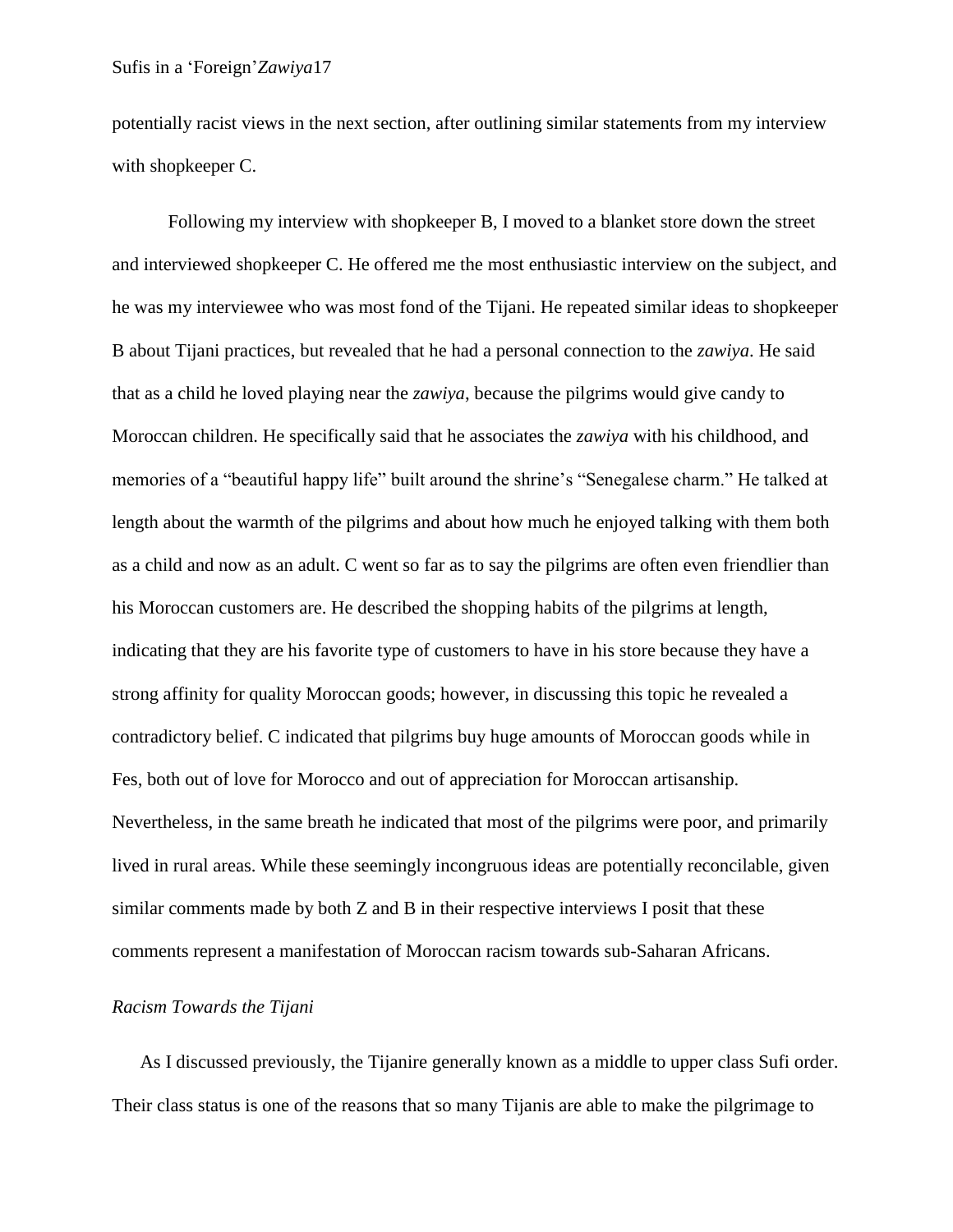Fes in the first place, and this status is one of the reasons that the local economy is abledepend upon their presence. Locals welcome pilgrims because they buy many Moroccan goods, a practice entirely enabled by their relative wealth. Although this does not mean poor Tijanis do not exist, as they certainly do, it does mean that most pilgrims in Fes are comfortable financially, especially if they are buying Moroccan goods in large quantities. Shopkeeper B's lack of marketing towards pilgrims becomes more peculiar given these details, especially when considering his proximity to the *zawiya*. Despite the fact that B insisted, in direct opposition to Z, that there are no differences between Moroccans and pilgrims in regards to their religious practice, B did describe differences between these groups as clients. B claimed that relatively few pilgrims shopped in his store because they were mostly too poor to afford his prices, and that they did not have the "proper taste" to appreciate his products. He claimed that "eighty percent" of pilgrims are too poor to afford his goods, as he believes they come from rural areas, and are thus both too poor and too uneducated to patronize his store. Based on my interview with Professor Rddad, this shopkeeper's view does not reflect the demographic reality of the pilgrims. Beyond the fact that pilgrimage is generally a costly endeavor, Rddad confirmed that the *Tijani* are generally considered a middle to upper-class Sufi order, associated with wealth and power in Senegal. While this does not mean that there are no examples of poor Tijanis, it does call into question B's opinion that the overwhelming majority of pilgrims are poor and from rural areas.

In my first interview, Z expressed similar sentiments about the class status of the pilgrims. Though he did not offer a percentage, Z indicated that most of the pilgrims he received the hotel come from rural areas, which makes them uncomfortable in nice places, such as the hotel. Z's comments imply that lack of education and "proper culture" leads to strange behaviors from pilgrims in the hotel, rather than this behavior simply coming from their presence in a new and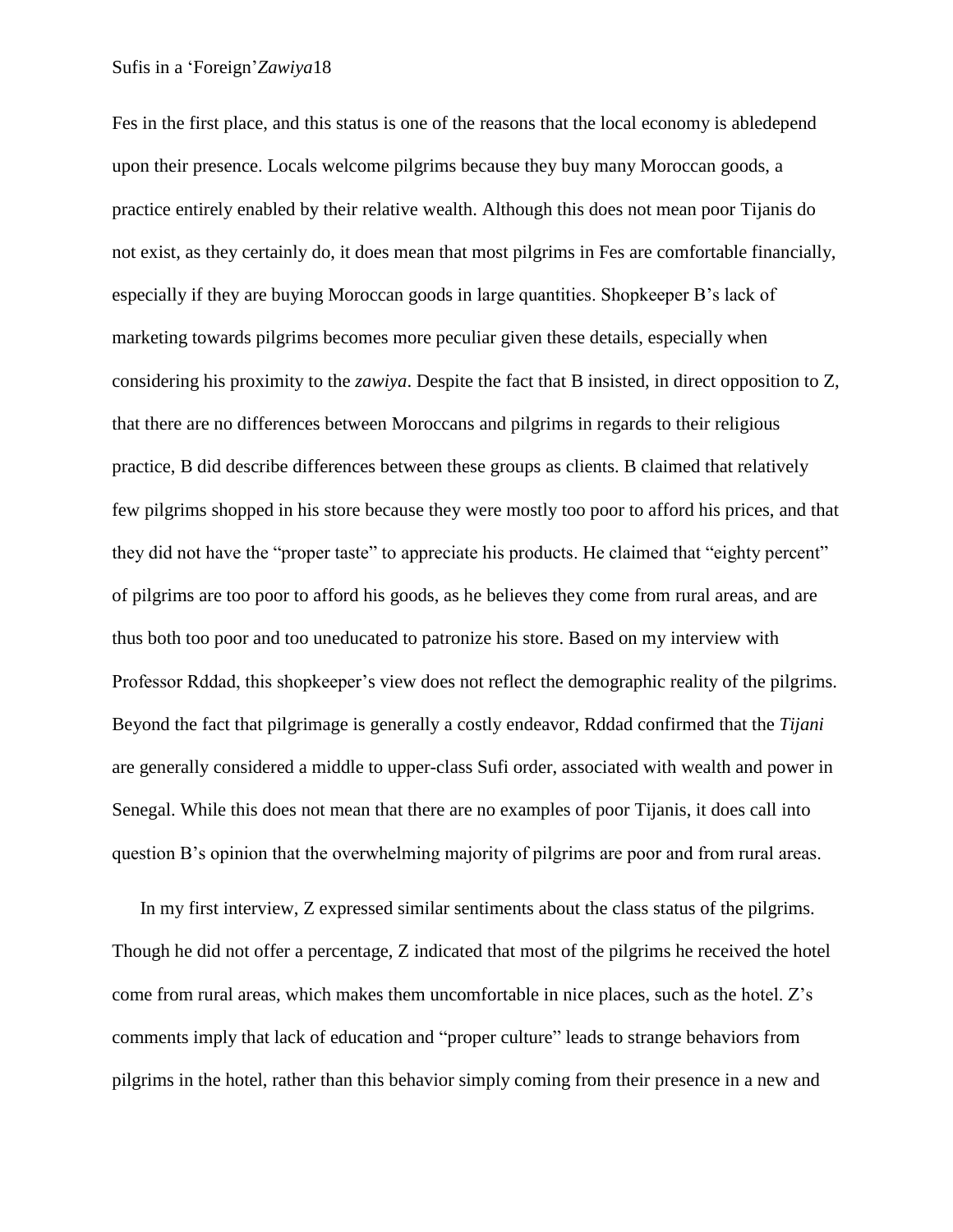unfamiliar country. Though Z was willing to condemn the practice of Tijani from around the world, he specifically indicated that sub-Saharan pilgrims experienced this cultural discomfort, and he attributed it to their lower-class status in their home country. Again, while this may be the case for individual pilgrims, Z's assumptions do not reflect the demographic reality of the *Tijani* as a whole. Both Z and B's comments about the rural and uncultured nature of the pilgrims represent a common trope of racism in Morocco, as Black Africans are often associated with lower classes, and thus excluded from "sophisticated" culture(Hamel 2013:161). Though neither of these individuals blamed the pilgrims for their perceived cultural shortcomings, the fact that they made these assumptions at all speaks to one manifestation of racism against the pilgrims during their time in Fes.

Shopkeeper C made a similar comment about the rural status of the pilgrims, but unlike Z and B he did not assign any meaning to this distinction. Although he participated in the racial stereotyping of sub-Saharan pilgrims along the same factors as the others I interviewed, he did not use this stereotype to criticize them. This is particularly interesting, as he addressed their lower-class status after describing at length the amount of Moroccan goods that the pilgrims buy. C claimed that the pilgrims bring many Moroccan goods back to their "villages" to share with others, but he evidently did not see the contradiction in someone from a "village" having the means to make pilgrimage and buy Moroccan goods in bulk. This disconnect between the perceptions of the Moroccans I interviewed and the reality of the pilgrims is the most explicit representation of racism I encountered in my interviews. Though each subject emphasized how welcome the pilgrims were in Fes, and how much both the locals and the Moroccan government love them, three of my five interviewees held the same racist assumption about the class status of the pilgrims. It is possible that these perceptions could be based on reality if they had all truly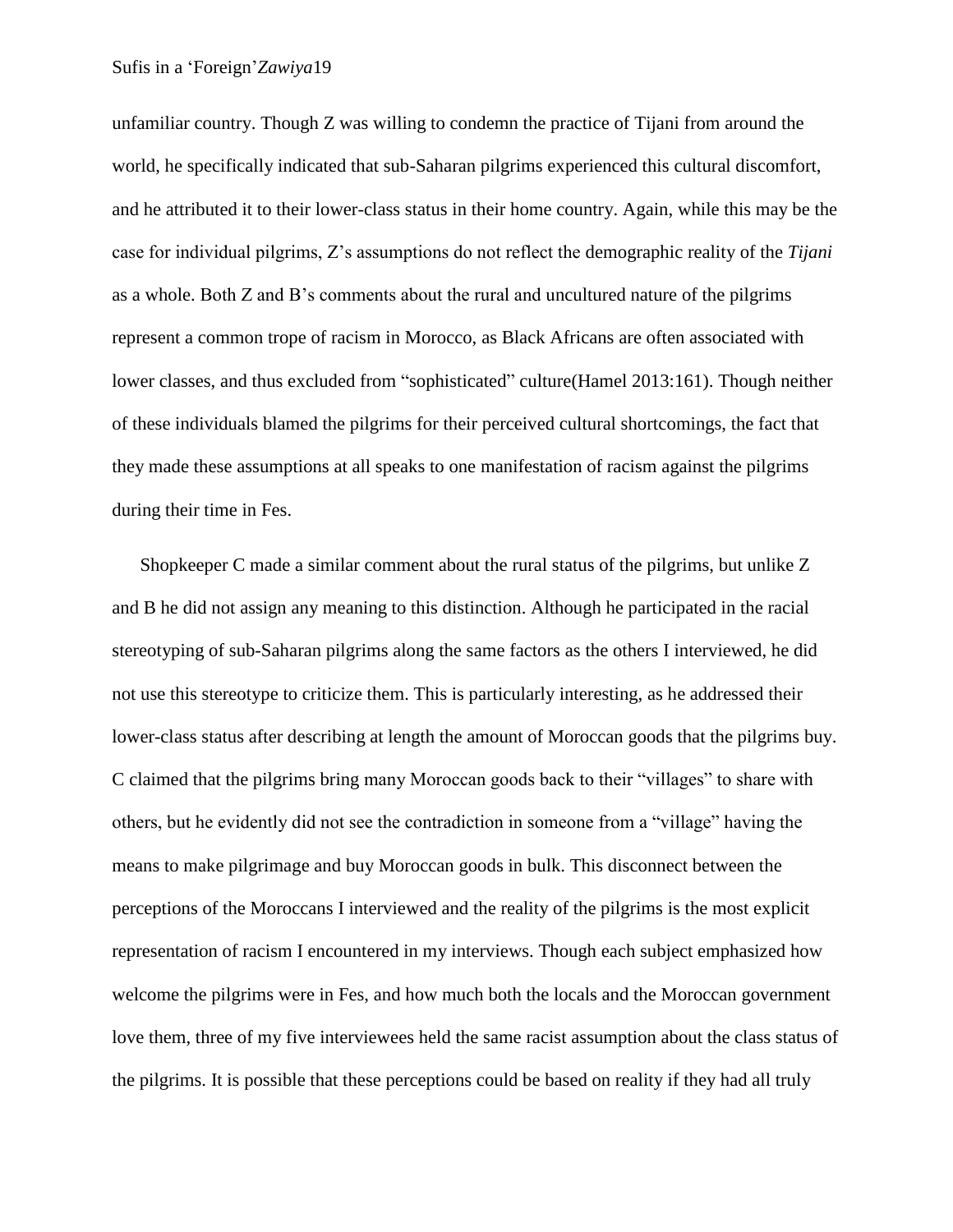encountered only poor pilgrims, but given the demographics of the Tijani as a whole, this seems extremely unlikely. Especially in the case of shopkeeper C, as he specifically referenced poor Senegalese pilgrims, and Senegal is the country in which the *Tijani* have the most status and influence (Rddad 2018). Although it is possible that this assumption is based on nationality, none of these three interviewees made any distinctions based on nationality when labeling pilgrims as rural. Given that race is the common denominator I suspect that it is also the primary generator of their assumption, especially since this stereotype fits in with historical Moroccan discourses about racism. Furthermore, C described racist behavior towards the pilgrims that he observes on a regular basis. He claims that Moroccan children often chase the pilgrims and call them racial slurs, as a sort of game. C was careful to emphasize that he has only ever heard children do this, and that he is sure they do not mean what they say. While this may be true, this disturbing game may illustrate the larger racial issues hiding underneath the friendly reception that the pilgrims receive in Fes.

#### *Speculation on Reduction in Racism*

Given Morocco's history with anti-Black racism, I anticipated encountering more examples of both open and subtle racism against the sub-Saharan pilgrims in Fes. In my conversation with Professor Rddad, he made sure to emphasize that Morocco in general, and Fes in particular, have serious problems with anti-Black racism. Since the responses of my interviewees did not represent the extent of racism that I expected, I will offer two potential explanations for their reduction in openly racist views. Whether or not any of my interviewees were actually racist is largely irrelevant, as these explanations address the larger question of why Fes in general is not as openly racist towards sub-Saharan pilgrims as one would expect. Given the history of racism's forms in Morocco, I suspect that the economic relationship and generally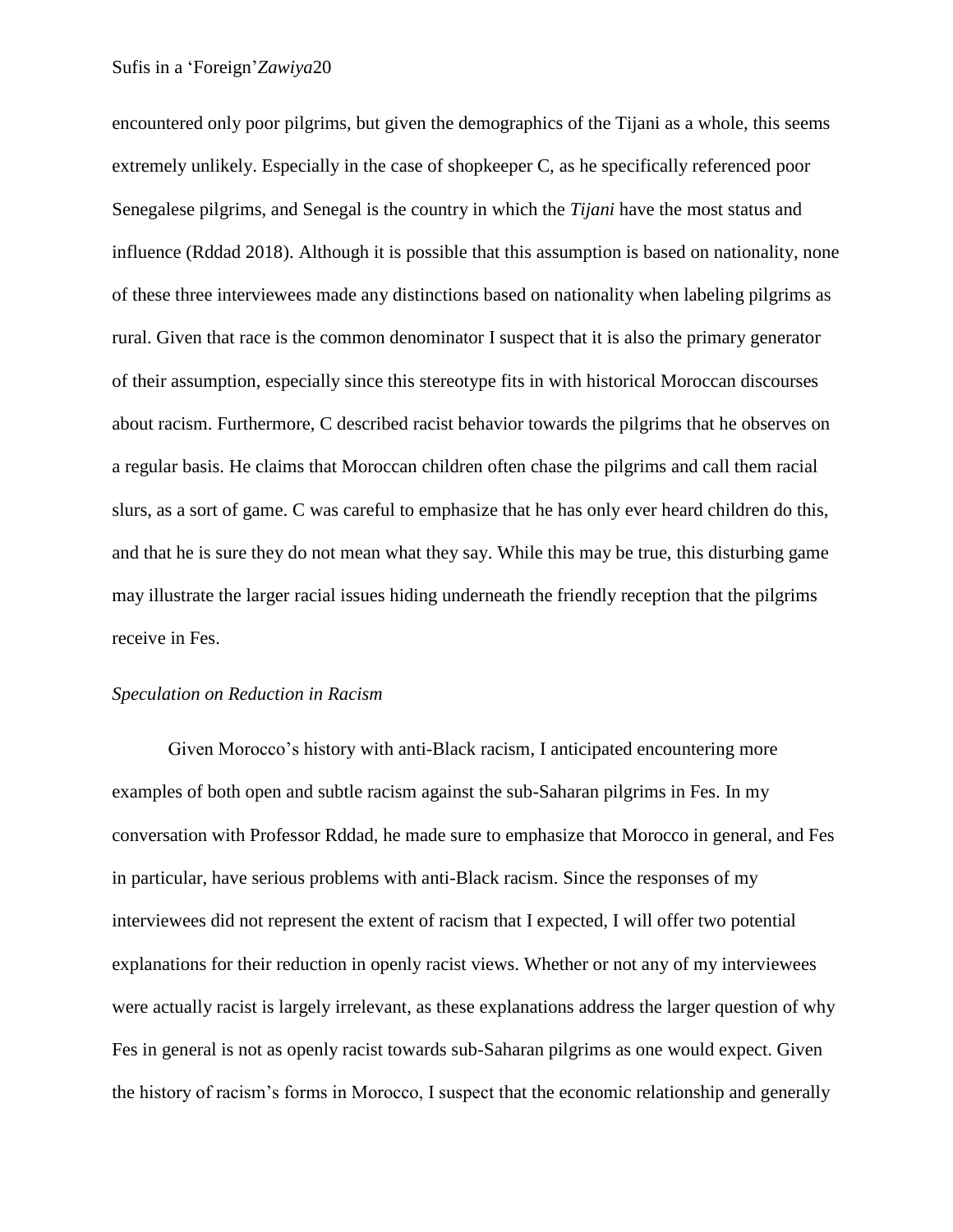accepted Muslim status of the pilgrims are two main factors in the elimination of explicit racism in the completion of the Tijani pilgrimage.

Historically, Black Africans in Morocco were targeted for enslavement primarily based on their non-Muslim status (Hamel 2013:172). Though conversion was not always enough to save Black Africans from enslavement, specifically during the formation of the black army, Muslims are technically forbidden from enslaving fellow Muslims. In contemporary Morocco, Black Muslims are generally treated better than Black non-Muslims purely because of their religious status. For example, Professor Rddad noted that many sub-Saharan Africans working in the Moroccan informal economy successfully dress and present themselves as Muslims in order to avoid harassment, regardless of their true religious commitment (Rddad 2018). Since Morocco's official religious doctrine validates Sufism as a legitimate interpretation of Islam, the *Tijani* are in part able to circumvent open racism through their religious status. Each of my interviewees, including Z, spoke at length about the respectability and kindness of the pilgrims. These overwhelmingly positive comments surprised me, in the context of his repeated condemnation of their practice. When I asked Z about the apparent contradiction in his statements, he indicated that the *Tijani* are still Muslims, even if their practice is incorrect, and thus worthy of his respect. Interestingly, when I asked each of my interviewees how they visually identify the pilgrims, none of them mentioned race. Z said their prayer beads, called*tasbih,* were the best way to identify them. Shopkeeper B said there is no way to identify a Tijani without talking to him, and the rest all referenced their clothing. The respect paid to the Tijani and the reluctance to openly identify them through race may speak to the respect accorded to them on behalf of their status as Muslim, especially in the context of racism writ large in Fes.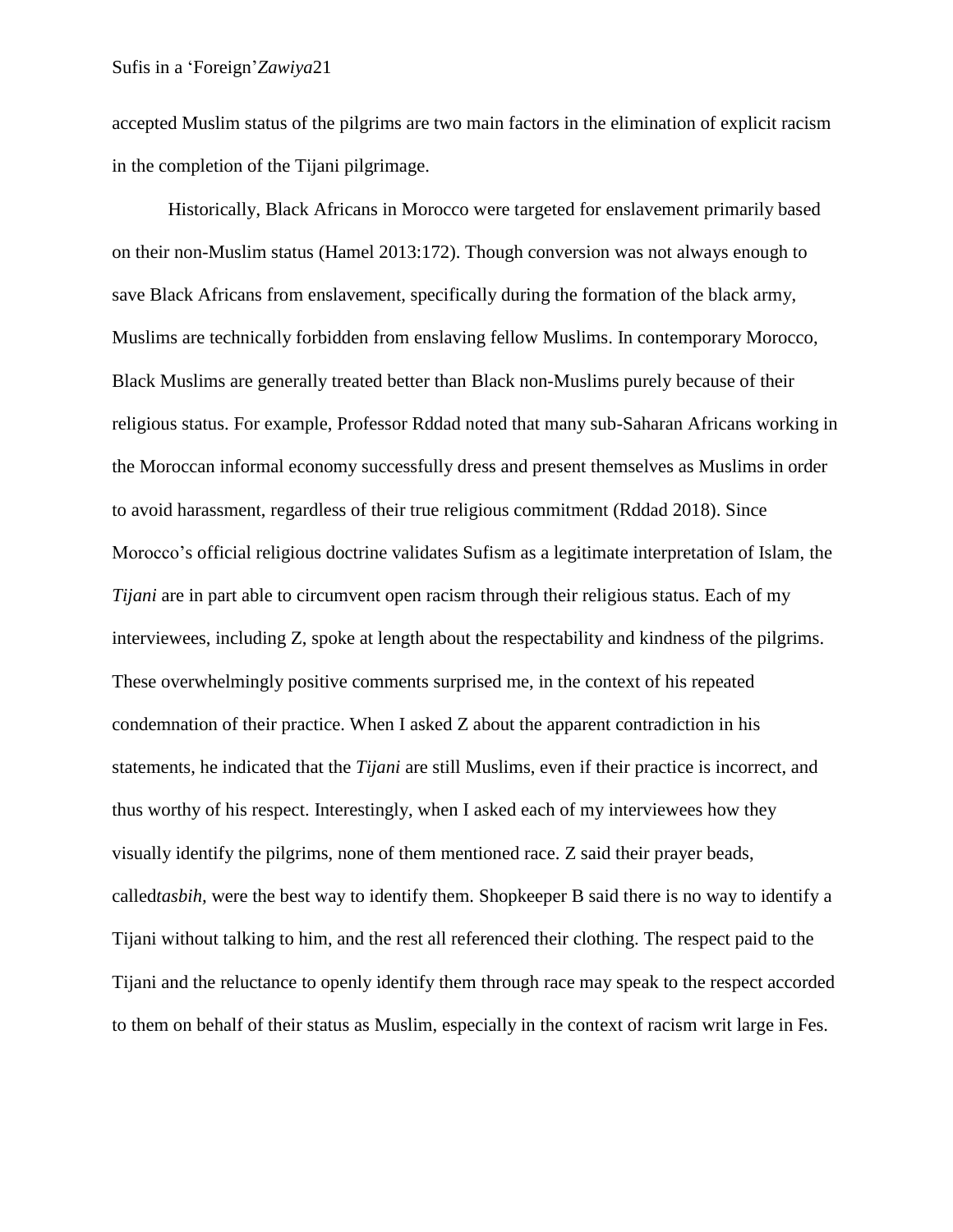In addition to religious connection, financial relationships are another factor that historically reduces open racism out of pure economic interest.

The fact that sub-SaharanTijani pilgrims strongly influence the economy near the *zawiya* also positively effects their reception. Most of my interviewees openly expressed love for the pilgrims, and they all considered them eminently welcome in Fes. This welcoming sentiment even holds true for Z, as despite his theological objection to the pilgrims he acknowledges that they are an important part of Fes both culturally and economically. This blanket acceptance likely speaks to Morocco's broader diplomatic relationship with Senegal. Despite Morocco specifically emphasizing its religious connection to Senegal, Wainscott notes that Morocco's close ties to the country have a significant economic impact as well (Wainscott 2018:17). This does not mean that Morocco's emphasis on its spiritual relationship with Senegal is a charade, but the economics underneath their religious ties certainly affect the reality on the ground in Fes. Johara Berriane describes the extent of economic activity surrounding the *zawiya* in her article "Ahmad al-Tijânî and his Neighbors: The Inhabitants of Fez and their Perceptions of the Zawiya", wherein she cites both NGOs and government agencies specifically promoting the *zawiya* as a spiritual tourist destination after seeing its impact impact on the local economy (Berriane 2012:11). My interviews strongly represented this practice, as four of my five interviewees depend on the pilgrims in order to make a living. Even though Z condemns government support for the Tijanipilgrimage, he acknowledges the role that they play in the local economy and he still believes that they are universally welcome in Fes.

#### **Conclusion**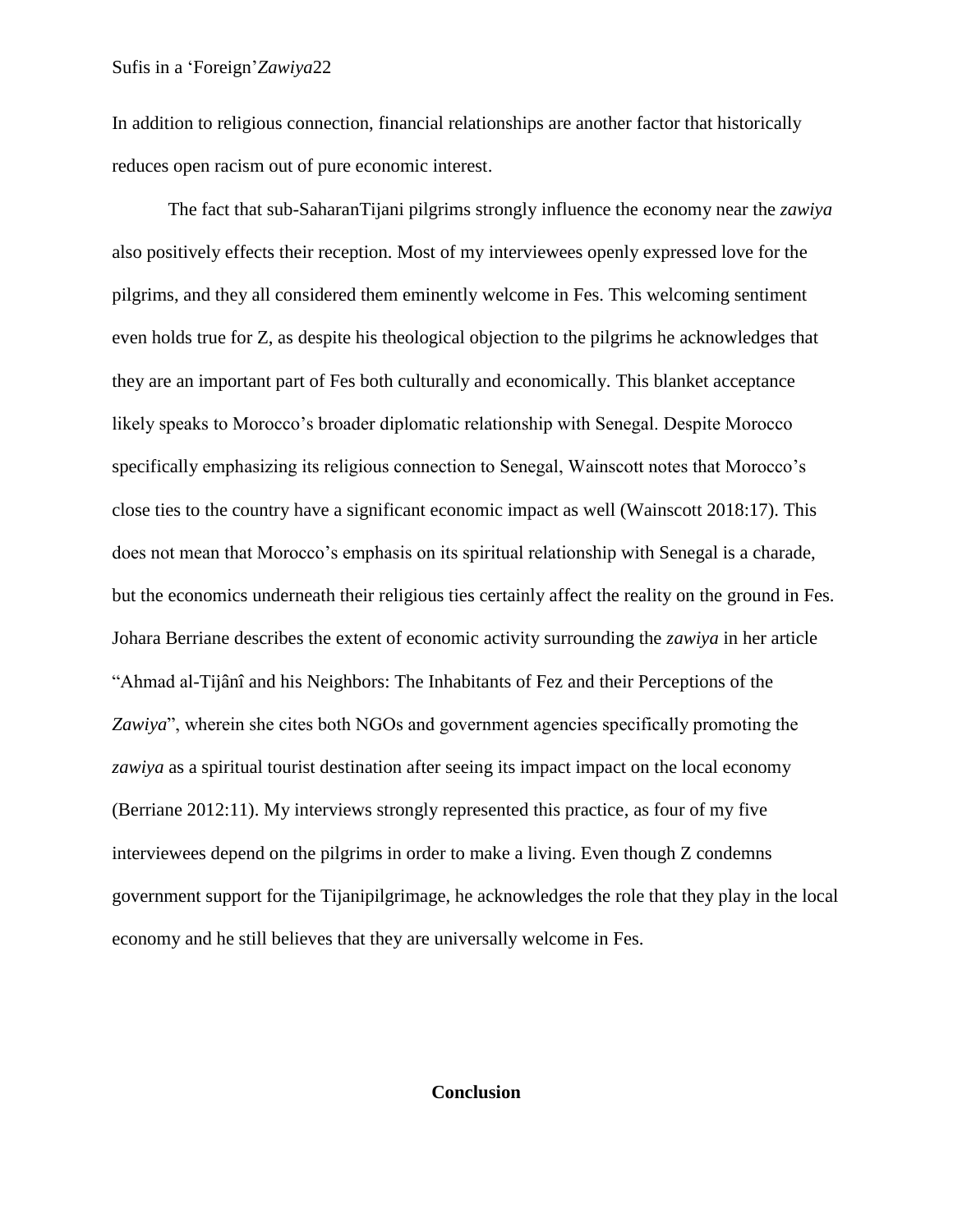Throughout the course of this project, it became abundantly clear that most Moroccans greet sub-Saharan Tijani pilgrims with open arms, regardless as to the context of racism that their relationship operates within. Whether their relationship is based on mutual respect as Muslims or out of economic necessity, it is indisputable that the Tijani are welcome in Fes.Part of this welcome has to with the normalcy of the pilgrims' presences in the region of Fes surrounding the *zawiya,* but it also exists in the context of Morocco's larger relationship with West Africa, and with Senegal in particular. In their long history of pilgrimage to the *zawiya,* the Tijani have integrated themselves into daily life in Fes to such an extent that asking questions about them seemed silly to several of my interviewees. This normalcy helps create the strong economic ties between the pilgrims and local Moroccans, and their economic relationship influences the personal feelings that Moroccans have towards the pilgrims. Although I found an isolated example of anti-Tijani religious sentiment, most of the Moroccans I talked to fell in line with their government's warm embrace of Tijanipilgrimsand Sufi practice in general. Many Moroccans living near the *zawiya* depend on the pilgrims in order to make a living, and market their business primarily towards the Tijani in order to do so. This positive relationship with the pilgrims exists in the context of the Moroccan governments larger efforts both to reform the country's religious identity to serve as a religious leader for West Africa as a whole. Morocco focuses particularly on its relationship with Senegal, the country that send the most Tijani pilgrims to Morocco. Although the Tijani are certainly not the only or even the primary reason for Morocco's relationship with Senegal, it is clear that their diplomatic ties play a role in the realities of the Tijani pilgrimage to Fes. The strength of the economic relationship between the pilgrims and local Moroccans is strong enough for it to cover any traces of racism towards sub-Saharan Africans that may exist. Though I did not discover any examples of open discrimination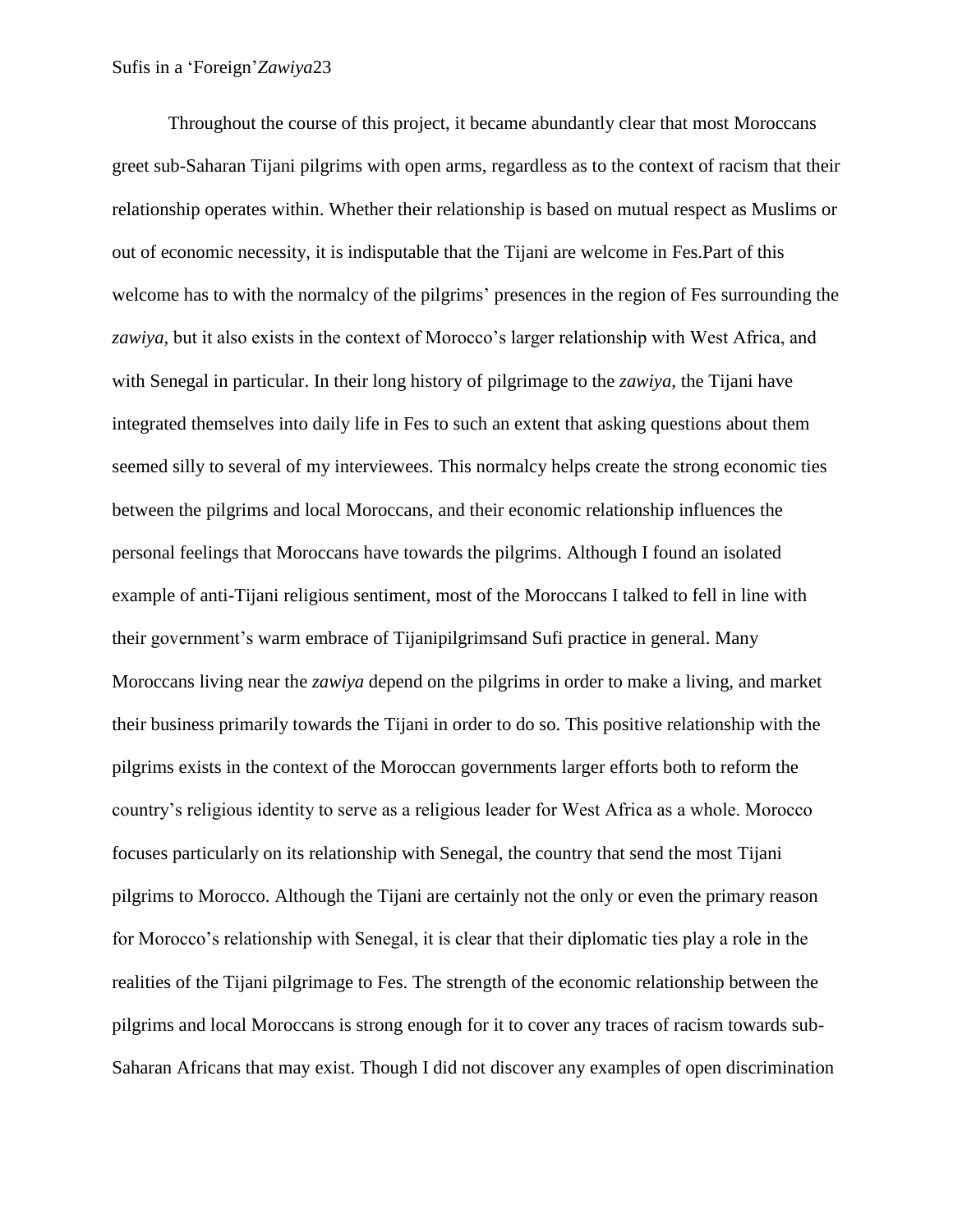in my interviewees, I did uncover racism that manifests itself as an association between the pilgrims and a lower class status that is not based on demographic reality. While this prejudice did not appear to affect the economic relationship between these Moroccans and their sub-Saharan Tijani customers, its existence speaks to the larger history of anti-Black racism in Morocco. Ultimately, it seems that the deep economic and religious connections between Moroccans and Tijanipilgrimsdefine the core of their relationships. Condemnation or suspicion of Tijani practices are the exception rather than the rule in this space, and for some of my interviewees their religious differences with the pilgrims are actually a positive aspect of their relationship. As surprising as this close relationship between Moroccan and sub-Saharan Tijani pilgrims may be in the context of Moroccan racism, it is important to note that racism still manifests itself in the background in the form of class-based prejudice, even if this racism does not appear to affect their larger relationship as a whole.

#### **Limitations and Further Research**

The most prohibitive limitations on this project were time and my language barrier with my subjects. Having to coordinate my availability with my translator and my interviewees was an early obstacle, but fortunately, I was mostly able to overcome this. Another major limitation related to time was the number and variety of interviews that I was able to conduct. The time restraint forced me to find my interviewees in similar areas and business, which decreased the overall diversity of perspective that I was able to find. Choosing merchants and waiters as my subjects also affected the quality of my interviews, as they were largely conducted on the street in front of their stores, as pilgrims walked by in great numbers. Had I been able to give my subjects more time to prepare their answers or to interview them in a quiet neutral location I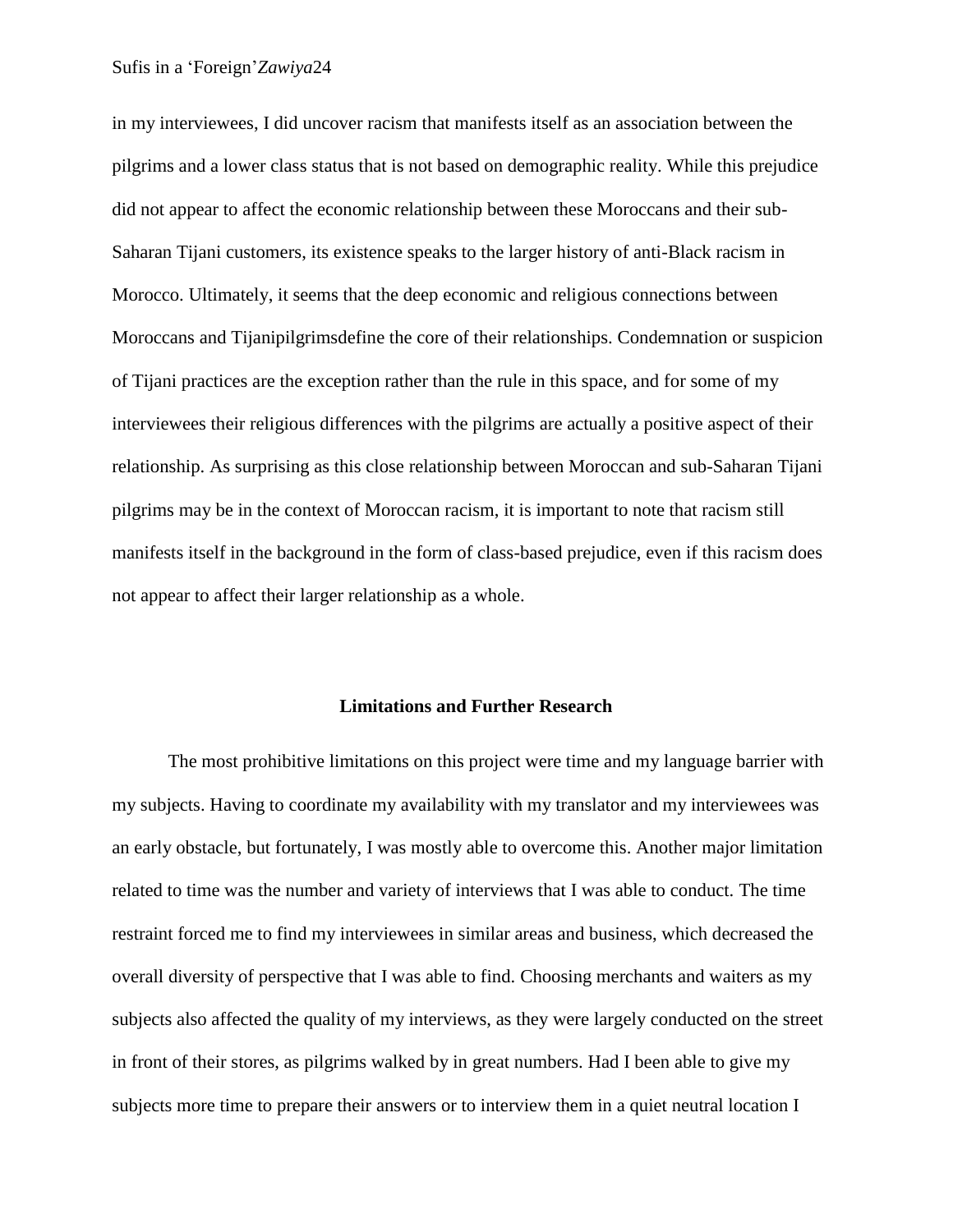suspect that their responses would have changed. It would also have been extremely useful to obtain the perspectives of Moroccans who interact with the *Tijani* on a regular basis in a noneconomic capacity, as this would help clarify the economic dimension of the Moroccan-pilgrim relationship, but this was also essentially impossible due to time restraints. I also initially planned to conduct half of my interviews with Tijani pilgrims themselves, but this was also impossible due to time and language barrier restraints in addition to the staff at the hotel blocking me from talking to their customers in the hotel itself. Talking to the pilgrims directly about racism would be the most effective way to uncover the depth to which it does or does not affect their pilgrimage, and without their perspective, I was forced to broaden my research question to focus on Moroccan perspectives in general, rather than only regarding racism. A future project could further explore this dimension of the Moroccan-pilgrim relationship by focusing on the perspectives of the pilgrims, as this research would provide a new perspective on their connections. I had originally intended to focus on this dimension of the Moroccan-pilgrims relationship, but due to time constraints and issues with access to the pilgrims, I opted to focus only on Moroccan perspectives.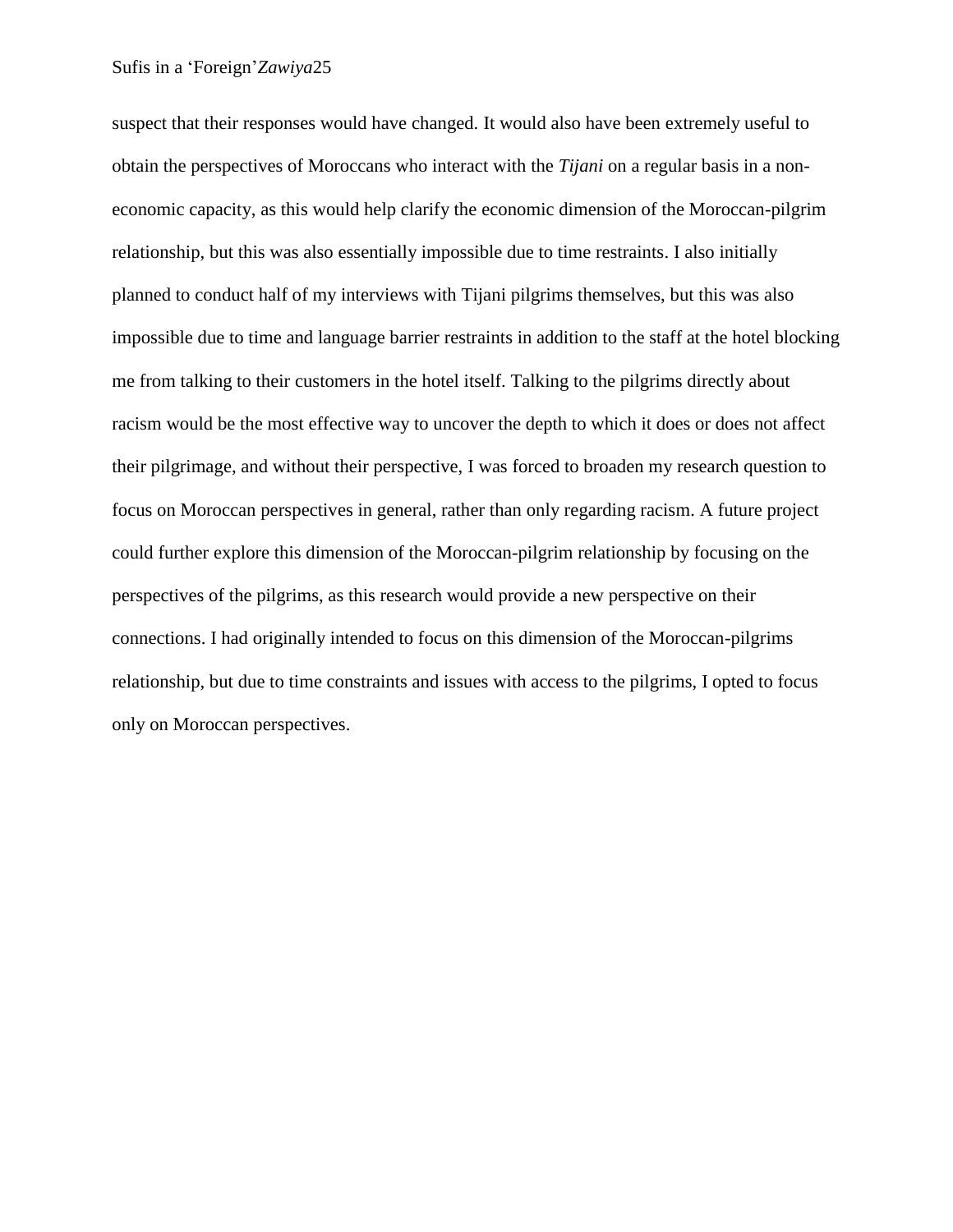# **Appendices**

# *Appendix 1: Interview Guide*

Questions for Moroccans:

- 1. Did you know about the *Tijani* before working here?
	- a. If so, how did you understand the *Tijani* before working here?
	- b. Has your understanding of them changed?
- 2. What is your understanding of the *zawiya?*
	- a. Do you ever interact with the *zawiya*?
	- b. Why or why not?
- 3. Do you feel that the pilgrims are welcome in Fes?
	- a. Why or why not?
- 4. What do you think about the Tijani pilgrims themselves?
- 5. Why do you work at this (hotel/restaurant)?
- 6. Why is this (restaurant/hotel) marketed towards the Tijani?
- 7. What does your ideal customer look and behave like?
- 8. Can you tell that a customer is a Tijanipilgrim?
	- a. How?
	- b. Describe a typical pilgrim (appearance, behavior, dress, etc.)
- 9. Do you look forward to having Tijani customers?
- 10. Are you curious about the countries that the pilgrims come from?
	- a. Why or why not?
	- b. What assumptions do you have about their home countries?
- 11. Do you have conversations with your Tijani customers?
	- a. Why or why not?
	- b. About what?
	- c. Are there any memorable examples of conversations you have had?
- 12. How do Tijani customers behave in this (restaurant/hotel)?
	- a. Does their behavior differ from Moroccan customers?
- 13. What are your expectations when Tijani pilgrims enter your (restaurant/hotel?)
	- a. Do you expect to be tipped?
- 14. Have you ever heard a co-worker or friend make a negative comment about the pilgrims? a. Did you say anything in return? Why or why not?
- 15. Do you know any Moroccan Tijanis?
	- a. Do they differ from Tijani pilgrims from other countries? If so, how?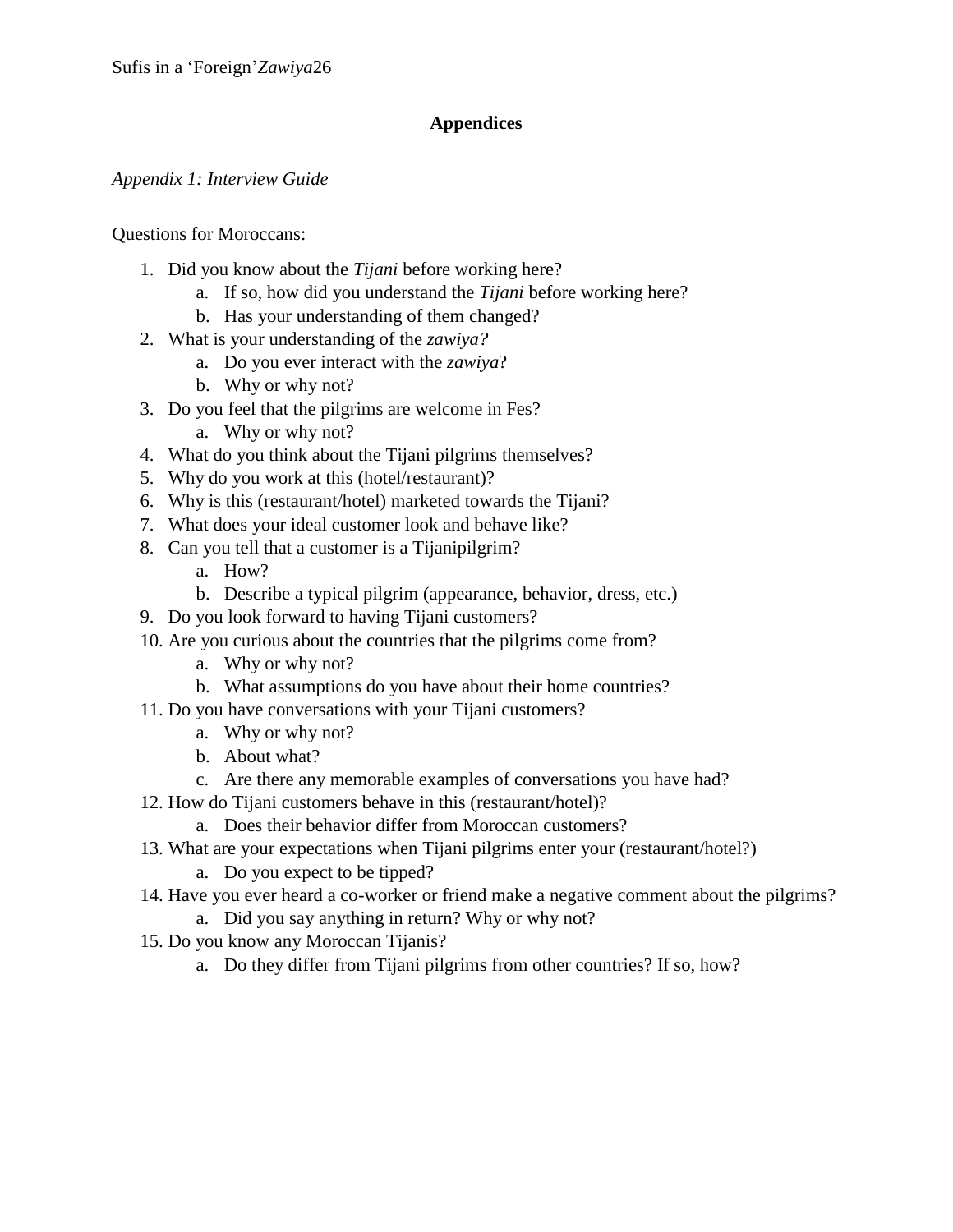# **Bibliography**

Bekkaoui, Khalid, and Ricardo René Larémont 2011 Moroccan Youth Go Sufi. The Journal of the Middle East and Africa 2(1): 31–46.

Bekkaoui, Khalid, Ricardo René Larémont, and Sadik Rddad 2011 Survey on Moroccan Youth: Perception and Participation in Sufi Orders/Evaluation and Interpretation. The Journal of the Middle East and Africa 2(1): 47–63.

Berriane, Johara

2012 Ahmad Al-Tijânî and His Neighbors: The Inhabitants of Fez and Their Perceptions of the Zâwiya. *In* Prayer in the City: The Making of Muslim Sacred Places and Urban Life.

2016 Pilgrimage, Spiritual Tourism and the Shaping of Transnational "Imagined Communities": The Case of the Tidjani Ziyara to Fez. International Journal of Religious Tourism and Pilgrimage 3(2). https://arrow.dit.ie/ijrtp/vol3/iss2/4.

Desplat, Patrick A., and Dorothea E. Schulz, eds. 2012 Prayer in the City: The Making of Muslim Sacred Places and Urban Life. Transcript-Verlag.

Hamel, Chouki El 2013 Black Morocco: A History of Slavery, Race, and Islam. Cambridge University Press.

Hu, May

2018 Hu, May, "A Tale of Two Ṭuruq: An Exploration of Sufism in Morocco through the Qādiriyya Budshishiyya and Tijāniyya" (2018). Independent Study Project (ISP) Collection. 2834. Independent Study Project Collection 2834.

Kalpakian, Jack 2005 Building the Human Bomb: The Case of the 16 May 2003 Attacks in Casablanca,. Studies in Conflict and Terrorism 28(2): 113–127.

Maghraoui, Driss 2009 The Strengths and Limits of Religious Reforms in Morocco. Mediterranean Politics 14(2): 195–211.

Muedini, Fait